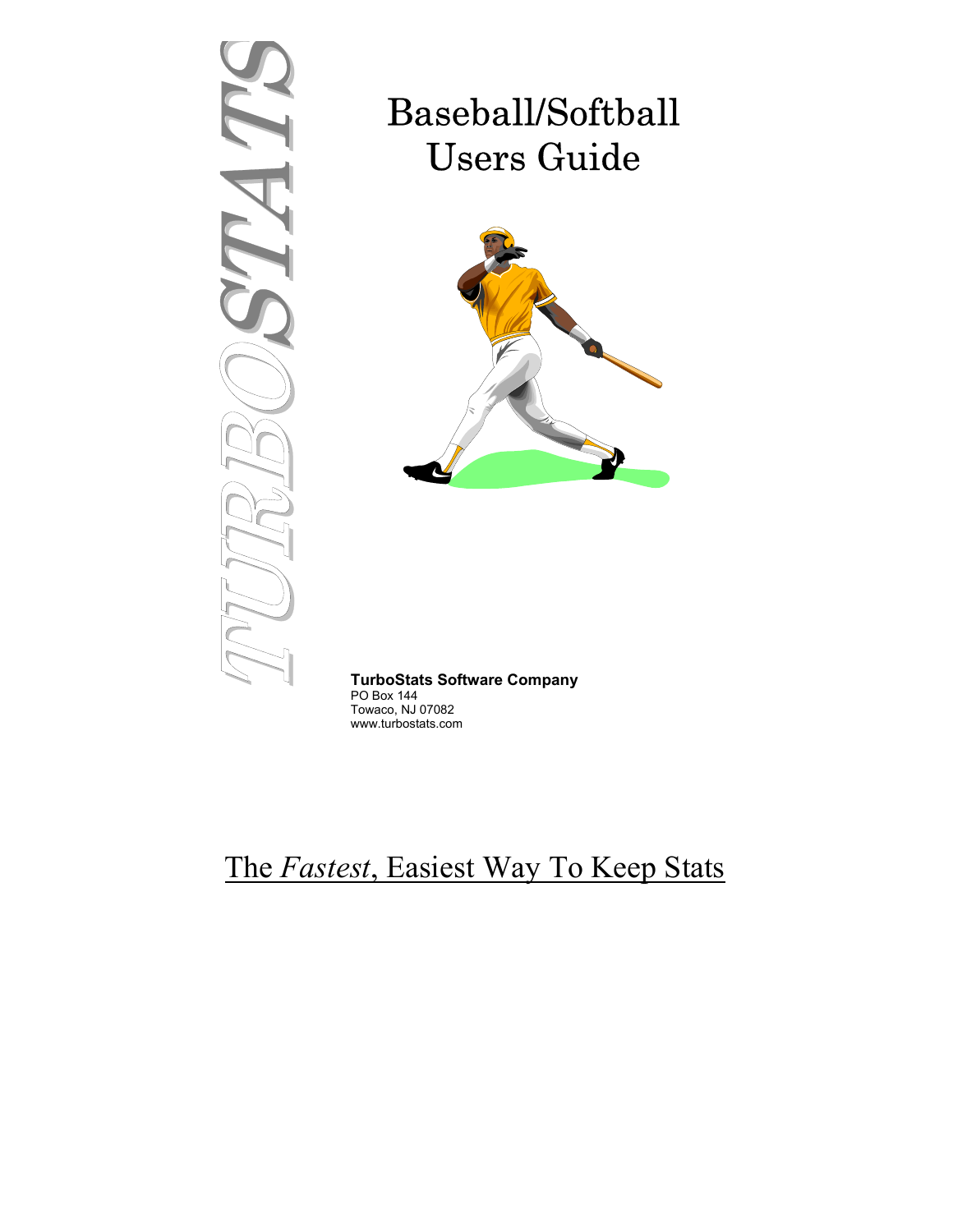#### **Acceptance of terms**

Use of *Turbo***Stats** indicates that you have read and accepted the terms and conditions below. If you do not agree to these terms and conditions then simply return the intact *Turbo***Stats** package to the place of purchase and remove any installed components from your hard disk drive.

#### **Grant of License**

TurboStats grants you the right to use one copy of *Turbo***Stats** on a single computer or a home/work/laptop configuration for the single user*.* Use of this computer by others is permitted however copying any portions of the program for use on another computer is not permitted and is in violation of the international copyright law. A second license is available at a reduced cost for other users from the same school or league.

## **Copyright Protection**

This program and documentation are the proprietary products of TurboStats and are protected under international copyright laws. The program title, software, look and feel design, and documentation must never be copied or decompiled without the written consent of TurboStats except that you may either (a) make one backup copy for archival purposes. (b) the program may be installed on your hard disk. **You are not permitted to give out, distribute, or publish in any way your unique product password which you receive when you purchase** *Turbo***Stats** . You are not permitted to transfer your software license to another user.

#### **Dual Media**

If your program was shipped with dual media ( 3.5 and 5.25 inch diskettes) you must only use the disk which is appropriate for your single computer. You must not use or transfer the other disks to another user or use them on another computer.

# **LIMITED WARRANTY**

TurboStats warrants that, for a period of sixty (60) days of normal use from the original date of purchase, the diskettes containing the software will be free from defects in materials and faulty workmanship and the software will function as described in the program documentation provided the minimum system requirements for your computer are met.

#### **Limitation on Liability**

TurboStats and its supplier's entire liability and your exclusive remedy shall be, at TurboStats option to either (a) return the price paid when the software is returned within sixty (60) days provided that the password envelope is unopened or (b) repair or replace the software that is returned.

#### **No Liability for Consequential Damages**

The use of this software is intended for recreational purposes only. In no event shall TurboStats be liable for any damages whatsoever including without limitation, damages for loss of business profits, business interruption, loss of business information, or any other losses arising out of the use of this product. If your state does not allow the exclusion or limitation of liability the above limitation may not apply to you.

Version 14.0 1994 -2008 This document is the property of TurboStats and is protected by copyright laws. *TurboStats is a Trademark of TurboStats*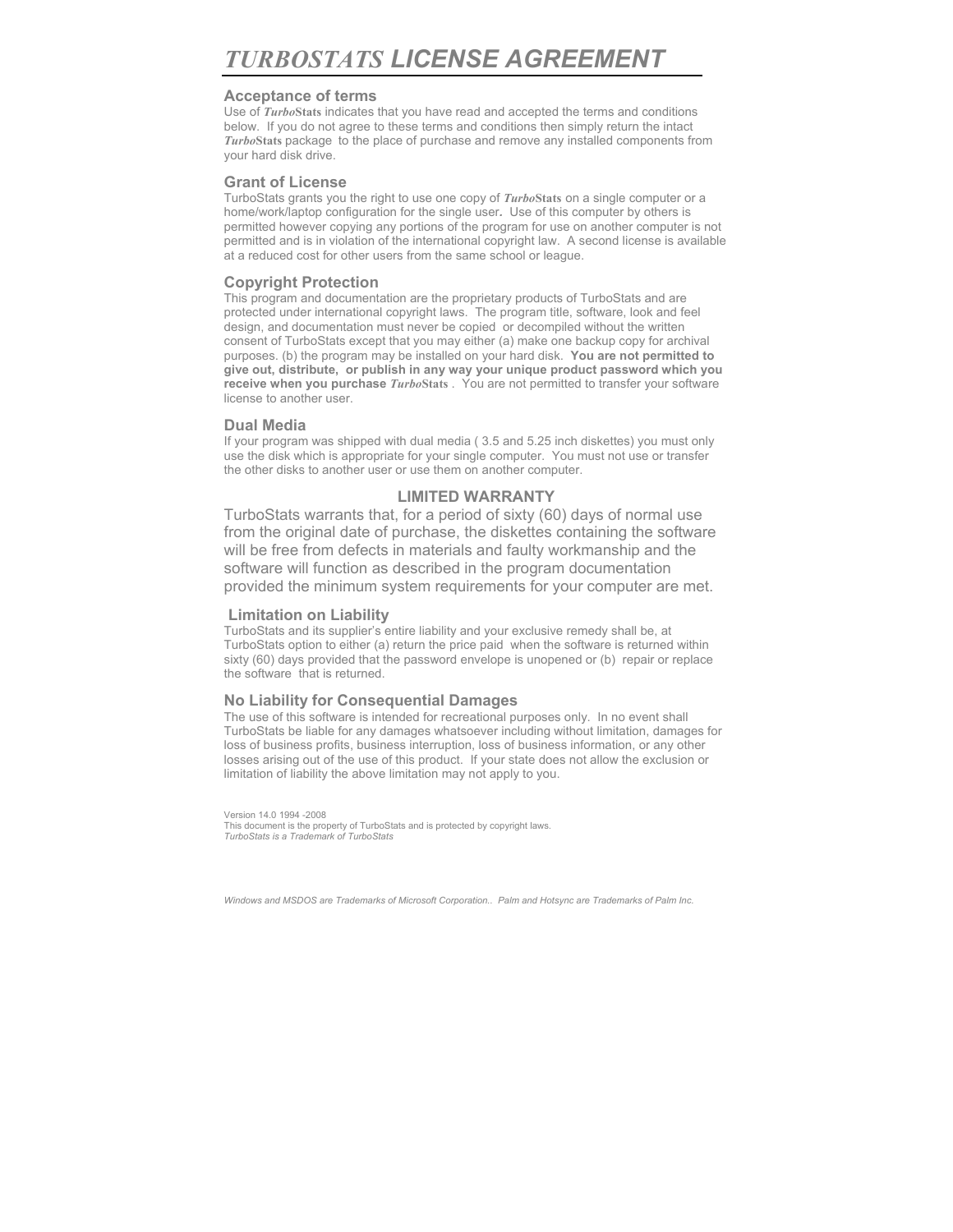| Moving Your Data From One Computer to Another via Internet or Floppy |  |
|----------------------------------------------------------------------|--|
|                                                                      |  |
|                                                                      |  |
|                                                                      |  |
|                                                                      |  |
|                                                                      |  |
|                                                                      |  |
|                                                                      |  |
|                                                                      |  |
|                                                                      |  |
|                                                                      |  |
|                                                                      |  |
|                                                                      |  |
|                                                                      |  |
|                                                                      |  |
|                                                                      |  |
|                                                                      |  |
|                                                                      |  |
|                                                                      |  |
|                                                                      |  |
|                                                                      |  |
|                                                                      |  |
|                                                                      |  |
|                                                                      |  |
|                                                                      |  |
|                                                                      |  |
|                                                                      |  |
|                                                                      |  |
|                                                                      |  |
|                                                                      |  |
|                                                                      |  |
|                                                                      |  |
|                                                                      |  |
|                                                                      |  |
|                                                                      |  |
|                                                                      |  |
|                                                                      |  |
|                                                                      |  |
|                                                                      |  |
|                                                                      |  |
|                                                                      |  |
|                                                                      |  |
|                                                                      |  |
|                                                                      |  |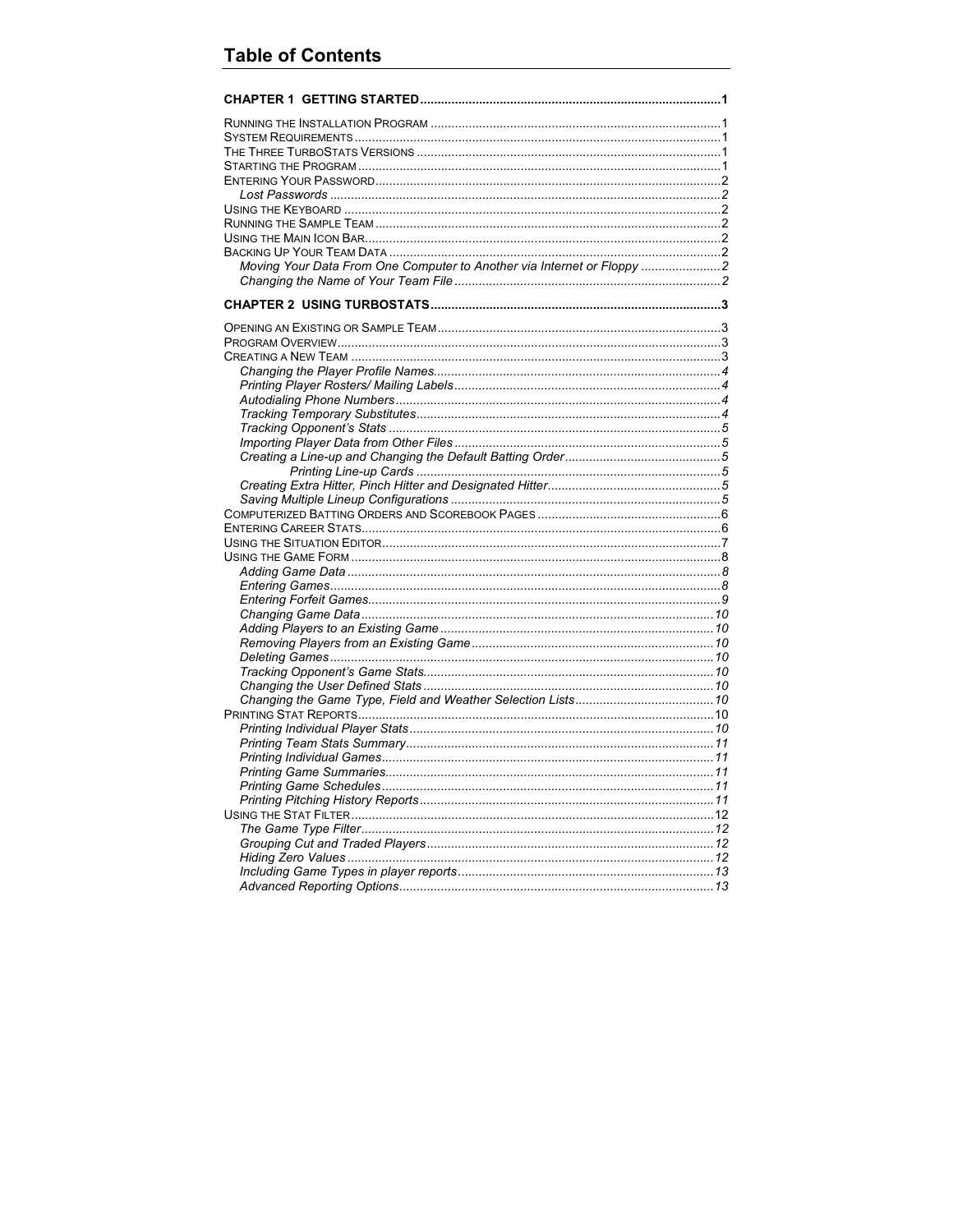| Merging Stats From Other Teams (complete or Pro version only)  17 |  |
|-------------------------------------------------------------------|--|
|                                                                   |  |
|                                                                   |  |
|                                                                   |  |
|                                                                   |  |
|                                                                   |  |
|                                                                   |  |
|                                                                   |  |
|                                                                   |  |
|                                                                   |  |
|                                                                   |  |
|                                                                   |  |
|                                                                   |  |
|                                                                   |  |
|                                                                   |  |
|                                                                   |  |
|                                                                   |  |
|                                                                   |  |
|                                                                   |  |
|                                                                   |  |
|                                                                   |  |
|                                                                   |  |
|                                                                   |  |
|                                                                   |  |
|                                                                   |  |
|                                                                   |  |
|                                                                   |  |
|                                                                   |  |
|                                                                   |  |
|                                                                   |  |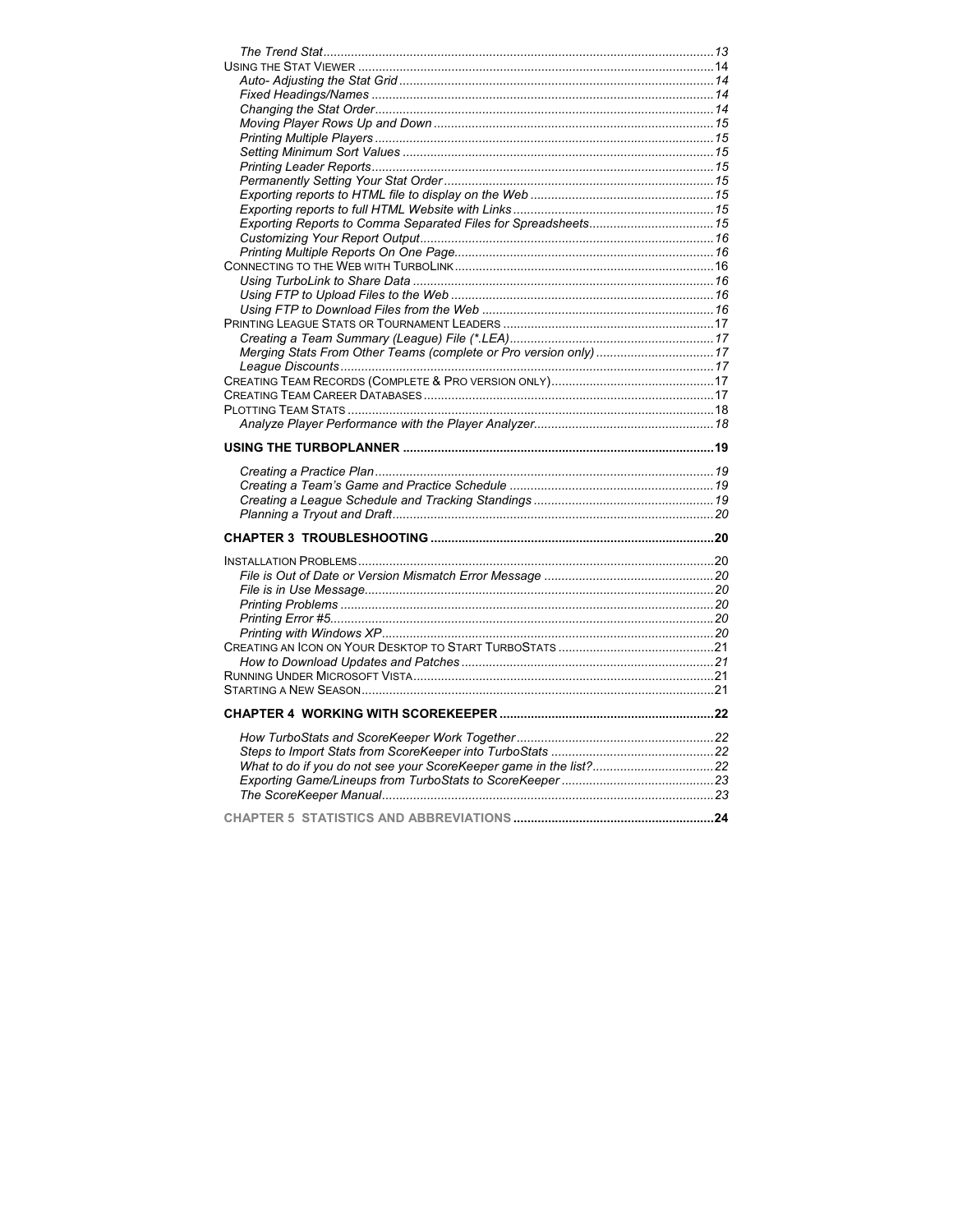# **Chapter 1 Getting Started**

*Turbo***Stats** comes with an automated install program that will prompt you for a directory for the installation, then install the program and sample team plus create a menu selection for starting the application.

# *Running the Installation Program*



To install *Turbo***Stats** onto your hard disk do the following:

Insert the CD in your CD drive. When the install program starts click the Glove Icon

If you experience problems with the install program then close the initial install screen and do the following. Press the **Start Button**, then choose **Run** Enter the following command and then press OK. cd drive letter:\baseball.32\setup

You will be asked for the drive and program directory (where to install). The program will automatically be installed onto your hard drive after the installation program is complete. Note: You *cannot* run *Turbo***Stats** for Windows directly from the installation disk. *If you have any problems installing see Troubleshooting*

# *System Requirements*

The minimum system requirements for running *Turbo***Stats** are an IBM or Windows compatible computer with a 486 or higher processor, Windows, 95, 98, ME, 2000, NT, Vista or XP. Minimum of 16 MB of system memory (RAM) and a hard disk with 8 MB of disk space remaining.

# *The Three TurboStats Versions*

This program is sold in three different versions. The password you receive after you purchase TurboStats unlocks the particular version you ordered. You can upgrade to a higher version simply by calling us and paying the difference in price. *Prior to entering your password for the first time you have access to all the Stats for your first 6 games*.

**Batting Version-** Batting and Base running

**Complete-** Batting, Fielding, Base running, User Defined, Pitching, Scorebook Page Designer & League Merge

**ProSeries -** Same as above plus allows tracking of right/left hand batting & pitching. Tracks fielding stats for each position, allows complete customization of all Game Situations and includes the TurboPlanner which includes a Practice Planner, Scheduler, League Tracker and Draft Planner (\$30 upgrade from Complete Version)

# *Starting the Program*

TurboStats can be started from the icon in the TurboStats group or by selecting the menu Start > Programs > TurboStats

*See page 21 if you would like to create your own icon on your desktop.* Other Sports Programs Sold Separately

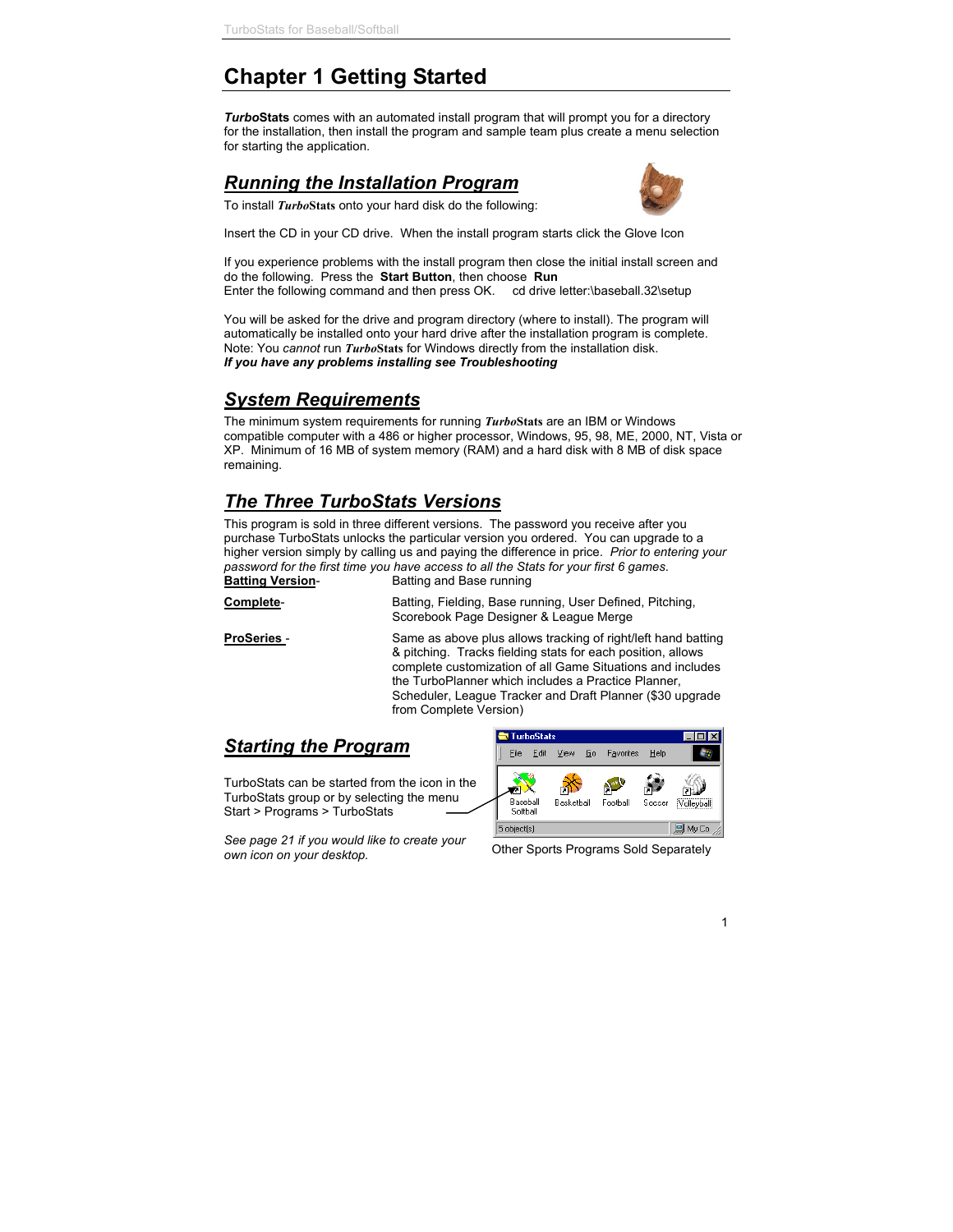# *Entering Your Password*

You can begin using TurboStats for up to 6 games prior to entering your password. You can enter your password at any time by using the command [Help][Enter Your Password] while in the Team Form. **Note: the letters in your password are case sensitive.**

#### **Lost Passwords**

If you lose your password we can recreate it. Passwords can be recreated only for the current shipping version. There is a \$5 processing fee for this service. If you have an older version you will have to upgrade. Visit www.turbostats.com and click on Lost Passwords.

# *Using the Keyboard*

All menus and buttons can be activated using a mouse or by either:

- Pressing the <alt> key on your keyboard along with the underlined letter on the button or menu.
- Pressing the <tab> key until the button has the focus and then press <enter>. Use <shift><tab> to move backwards.

# *Running the Sample Team*

If you are a first time user then we strongly recommend trying the sample team first. This will quickly give you an overview of how the program works and how data is entered and stats are printed. Display the Game Form



# *Backing Up Your Team Data*

Hard disks crash and your data can become corrupt. For this reason we strongly suggest that you back up your team data after every three games. Make a backup using the included program option [File][Backup Team].

#### **Moving Your Data From One Computer to Another via Internet or Floppy**

Internet: Use the TurboLink Icon and choose the Archive Format. Then select the FTP site. From the other computer choose [File][Open Team]. Select *Archive* file type and press the FTP button. Press [Directory] to get a listing of the files on that site. Select the Archive file and press Download.



Floppy Disk: To move your entire team database to another computer use the [File][Backup Team][A] menu to make a backup on a floppy disk. Insert the backup disk into one of the floppy drives on the new computer. (You must have TurboStats running on the new computer). Select [File][Backup Team][Restore from Backup].

# **Changing the Name of Your Team File**

Use the menu [File][Rename Team] and enter an 8 character or less file name.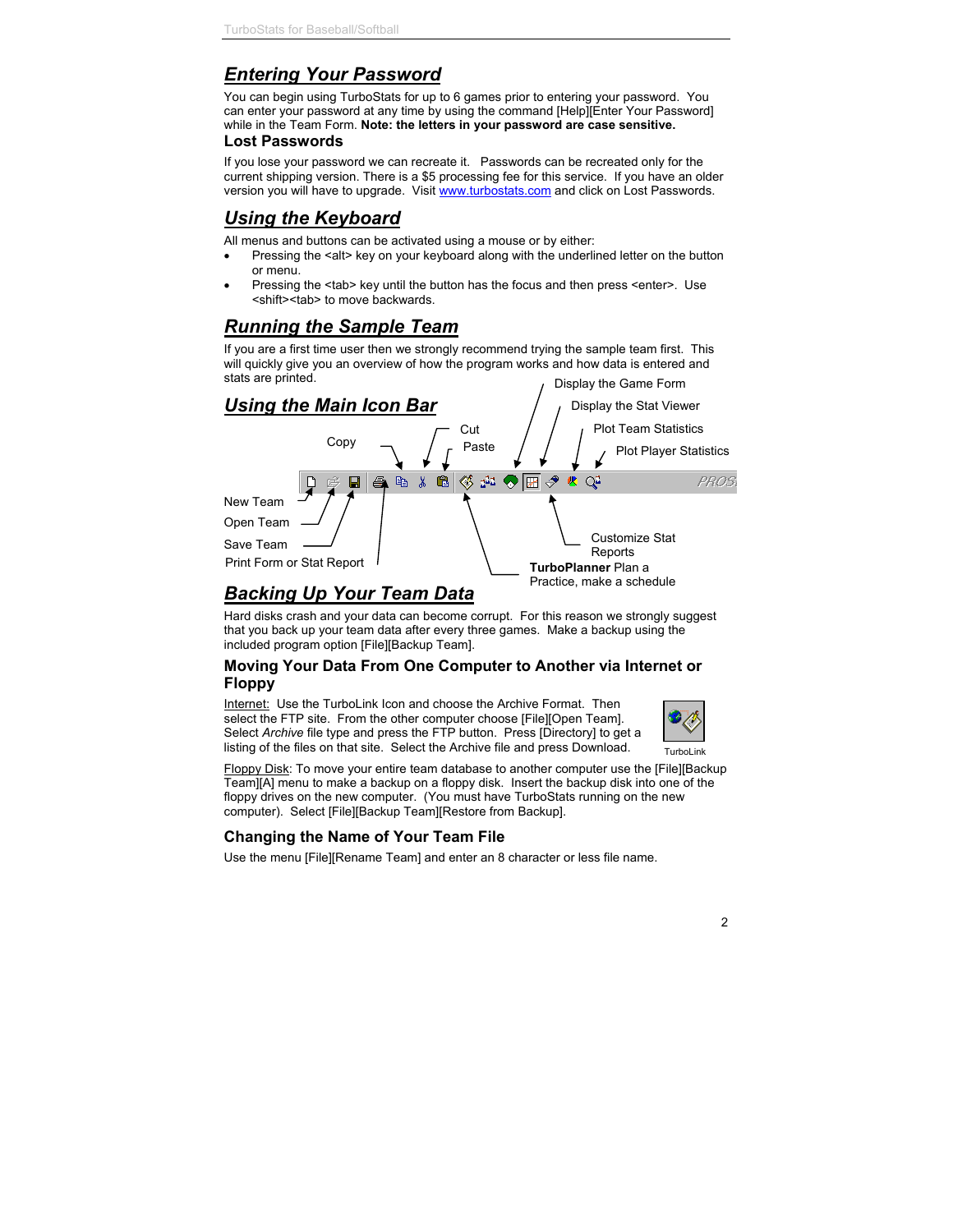# **Chapter 2 Using TurboStats**

# *Opening an Existing or Sample Team*

- From the Main Menu select [File][Open Team] or click the Open Team icon.
- Select an existing team from the file list box and press OK (<enter>)



The Stat Filter **- Customize your stat reports**

The TurboPlanner **– To create practice plans, schedules, standings and drafts**

# *Creating a New Team*

- Close any open teams by pressing Exit on the team form
- Select [File][New] from the main menu or click the New Team icon (*see Using the Main Icon Bar*)
- Type a filename for your team file (*Note: all team files end with .TM)*
- Press [OK]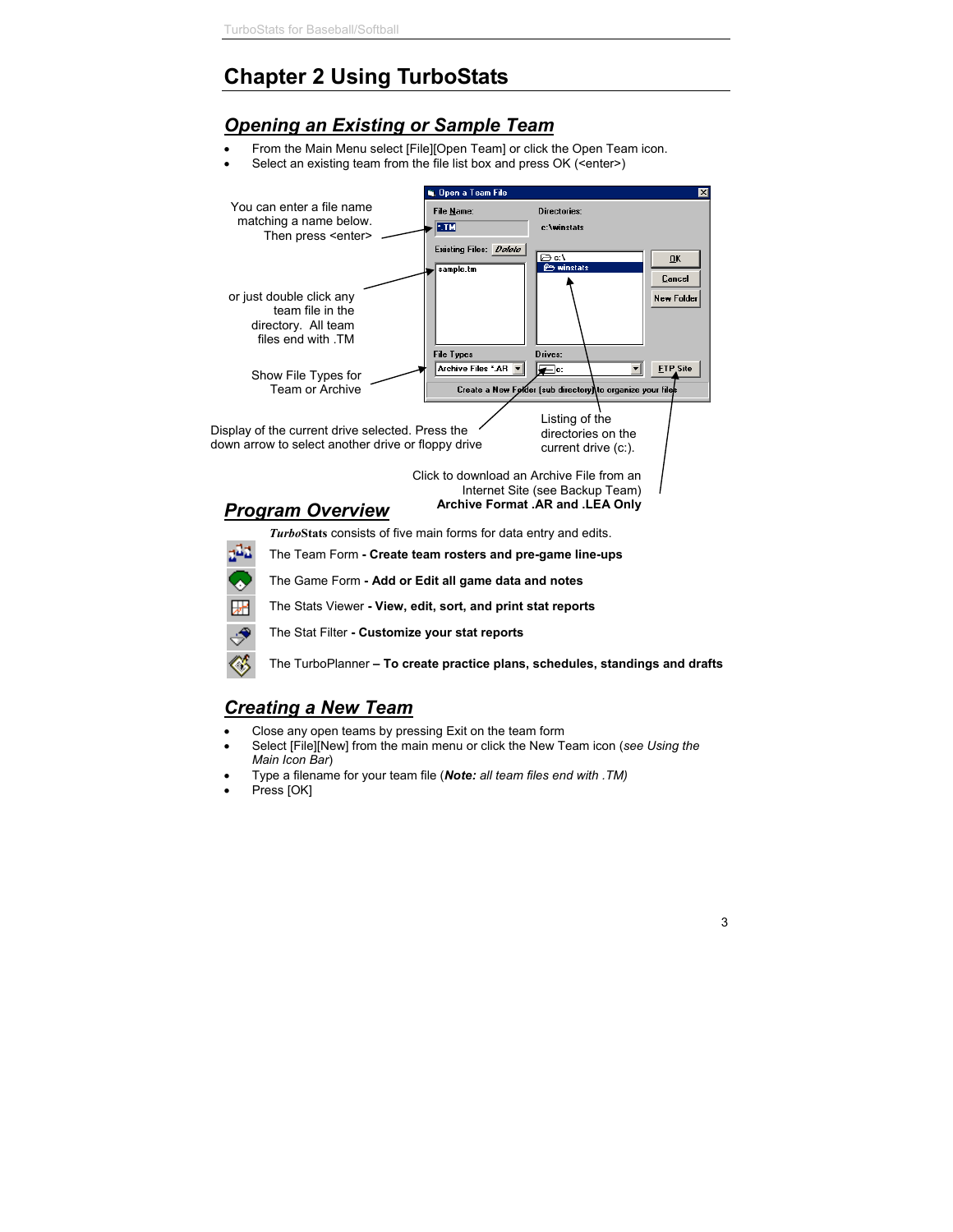

# *Using the Team Form*

After you select an existing team or create a new team the following team form appears. To enter data use the following easy steps:



After adding all your team's players you can display any player's address information by selecting the player's name in the player list box. *Note: just click in the player list box to select a player. You can edit any player information at any time and then press [Save].*

# **Changing the Player Profile Names**

Click on any category name like Address, Grade, Age, etc to change the category name

# **Printing Player Rosters/ Mailing Labels**

Press the Roster button on the Team form to print a full team roster or mailing labels.

# **Autodialing Phone Numbers**

Select any player and press the phone icon. Set the modem setting as required. Com1-4. Separate multiple phone numbers with spaces. Example 334-7828Home 607-8287Work

# **Tracking Temporary Substitutes**

If you use any temporary substitutes (players that are not on your official roster) during the year you will need to add one player called Substitute to your team roster. This way the run totals and team average will be accurate.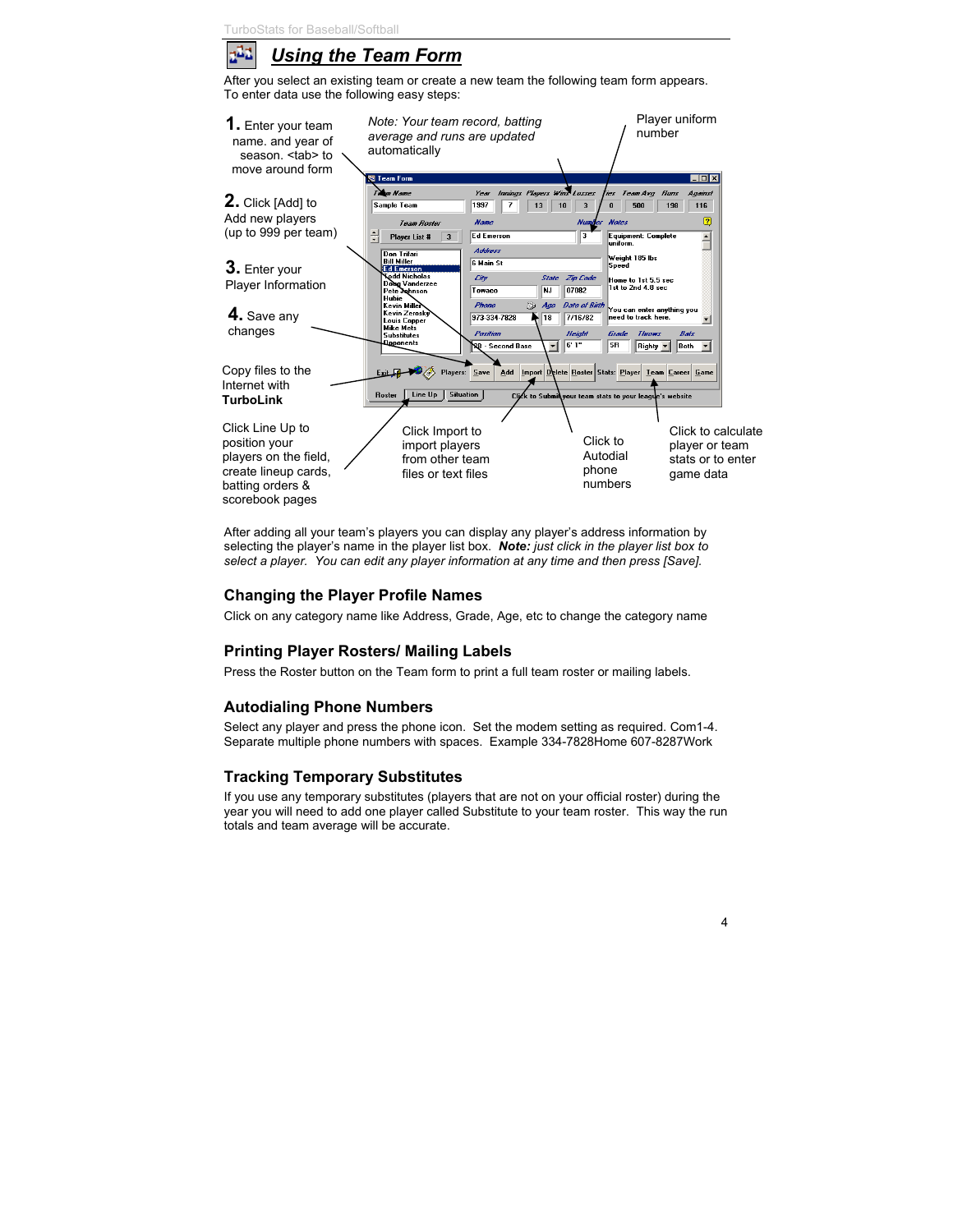# **Tracking Opponent's Stats**

You can track all your opponent's stats by simply creating a player named Opponents Your opponent's stats will be skipped in all team reports and game totals. To track all players individually on the opposing team you must create a new team file for each team.

# **Importing Player Data from Other Files**

You can import player's names and addresses from any of the following sources. Other TurboStats Team Files - Comma Separated Text Files - Tab Separated Text Files & Score-IT Roster Files. Press the <Import> button on the Team Form. After the Import form appears click the type of file you will be importing and then click < Browse > to find the file in your directory. Double Click on any name in the list box and that player's name and other information will automatically be pasted into your Team Form

The format for comma separated and text files is as follows:

Name, Uniform Number, Address, City, State, Zip, Phone Number, Position, Notes

#### **Creating a Line-up and Changing the Default Batting Order**

To change the order first select a player you wish to move, then press the up or down Batting Order button or <alt><up/down arrow> on the keyboard. This will change the default batting order when adding new games and the original order (prior to sorting) of your team stat reports.



# **Printing Line-up Cards**

Press the Line-up button (looks like a clipboard). A line-up card will be created using the current team order and the selected field layout positions. A multi inning lineup card and various field layout diagrams can also be created. Choose 1-9 field layouts per page. Two additional lineup card styles can be printed using the computerized batting order icon.

# **Creating Extra Hitter, Pinch Hitter and Designated Hitter**

Drag players to the on deck circle and you will see three locations. DH, EH &PH

#### **Saving Multiple Lineup Configurations**

Use the Lineup Menu > Save this Lineup As and Restore from Saved Lineup to store all 10 innings to a file. This is handy for swapping lineups based on who is pitching or saving the lineup for each game. Just give each lineup a new filename.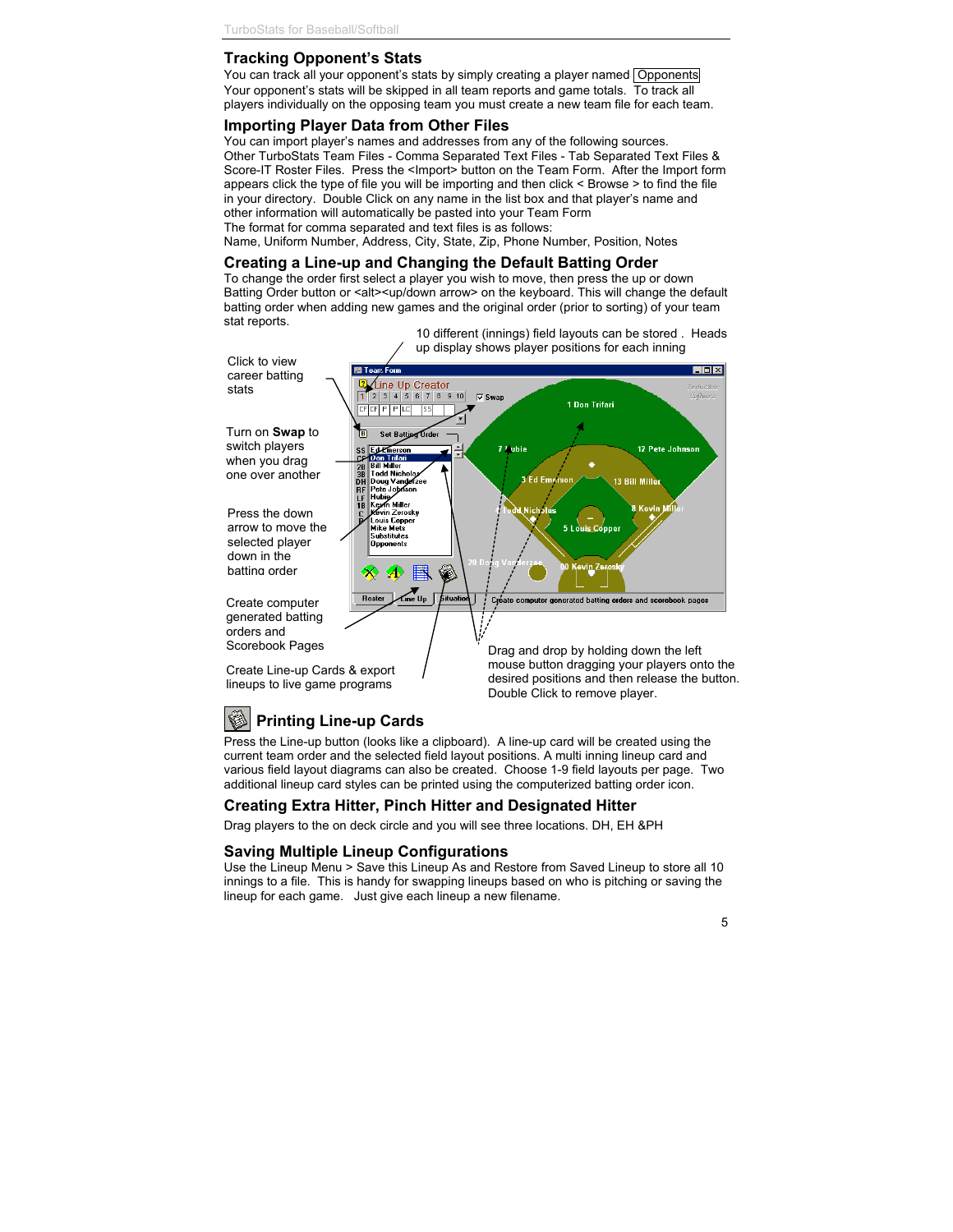

# *Computerized Batting Orders and Scorebook Pages*

Now you can use your stats to help you quickly create the perfect batting order for each game. Press the Batting Order button and set your selection criteria for up to 12 batting positions. Choose from any of the 11 top batting stats. If you want to fix a particular player to a spot in the order then just select the player's name from the list. If you do not want to fill a spot (like 10 & 11) choose <No Batter> from the list.



To print lineup cards for more than 12 players first create your batting order. Then press SET. Then choose the Cards tab on the upper left and create your line cards with up to 999 players.

# *Entering Career Stats*

You can enter any historical batting data for any player on your team. Every time you save a player's stats for a game the career totals will be instantly updated. The top 12 batting statistics can be instantly tracked. Advanced career tracking is also available. For more information press the ? button. Press the Career Button



Click in the white cells to add historical data. Press the down arrow key to create additional rows. Enter data like a spreadsheet. Press calculator icon to recalculate averages and totals.

#### *Note: When creating a new team for next season use the [Import] button. All player information and career stats will tag along and be imported automatically.*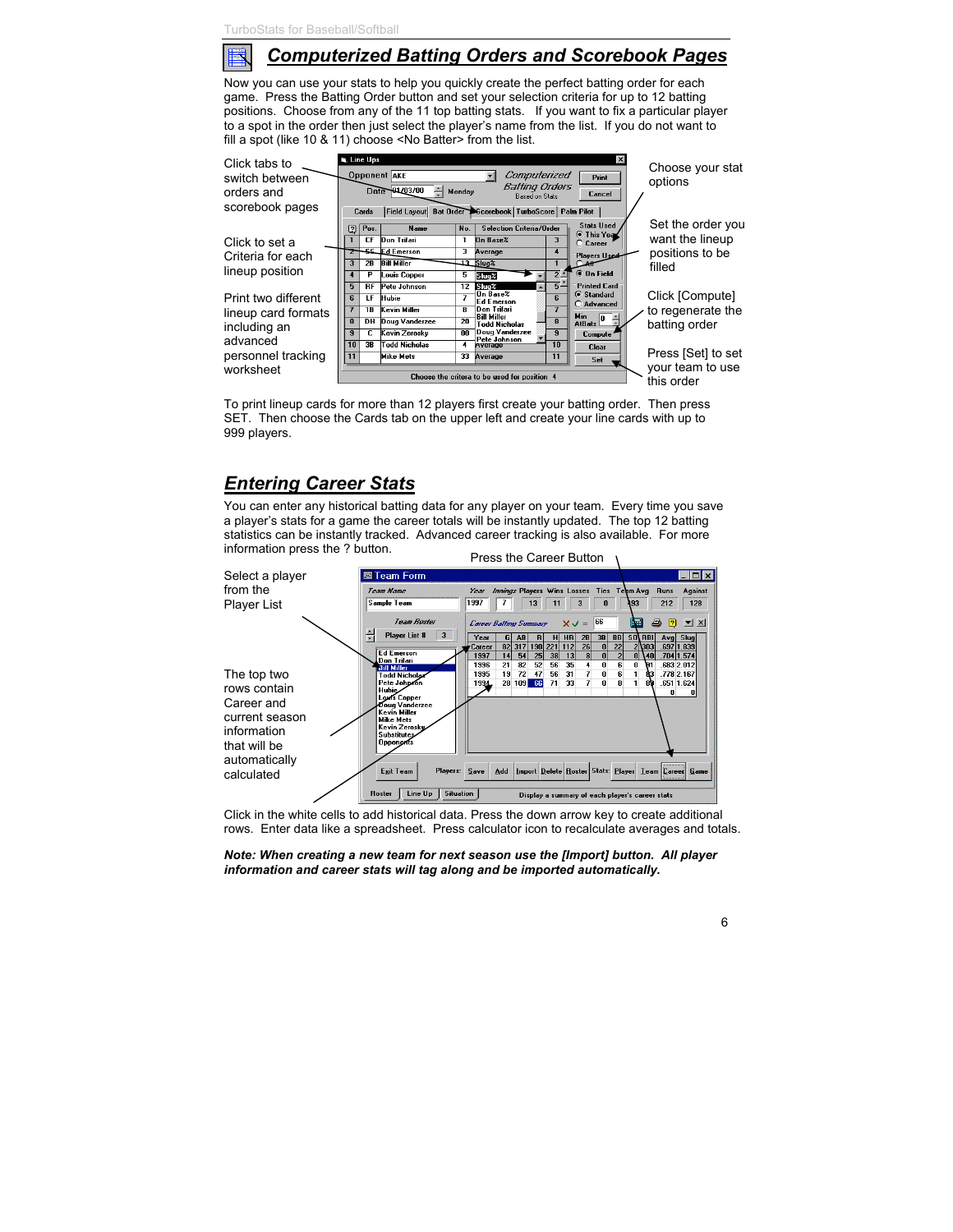#### *Using the Situation Editor* tm

The Situation Editor allows the creation, modification and animation of over 1200 game situations. It's the perfect training tool for teaching players your game strategies. Situational training is great for rainy days or off-season training. You can display cutoffs, backups, pickoffs, tag ups, where to throw, where to go, and just about any other game activity you have to teach.



Players appear in their default positions if a situation has not been found in the database or [Reset] has been pressed.

Situational Positioning: If you would like to control players and runners starting positions based on situation you must check the [x] Use Situational Positioning option. To setup situational positioning you must select "Player Positioning" from the Hit To list box.

Select a situation from the pull down lists: # of men on base, # of outs, Ball hit to location. Next drag the players into the assigned locations they should be in after the ball is fielded. Drag the runners to the bases they should be at after the play (note : runners cannot advance more than two bases.) There are three balls to position. The red stripe ball near home plate is the batted ball and should be dragged to the fielder that will field the batted ball at the desired location on the field. The yellow ball near the pitcher's mound is the first thrown ball. Drag this ball to the fielder the first throw should go to. If a second throw is desired then drag the blue stripe ball from the on deck circle to the fielder that will handle the second throw. Press [Save] to record your changes and then press [Play] to animate your situation. After you create and save your situation press the [Lines] button and lines and arrows will automatically be created based on the final positions of each player.

Tag Ups can be shown for any fly ball to the outfield. Deep flies will not be tag ups. If a baserunner does not advance past the next base they will be animated as a tag up.

Over 1200 possible situations can be recorded. Use File> Save Situation As to create a new situation file; and File > Open Situation File to view an existing one. **Print in Black&White by pressing the Printer Icon. In Color by choosing File > Print.**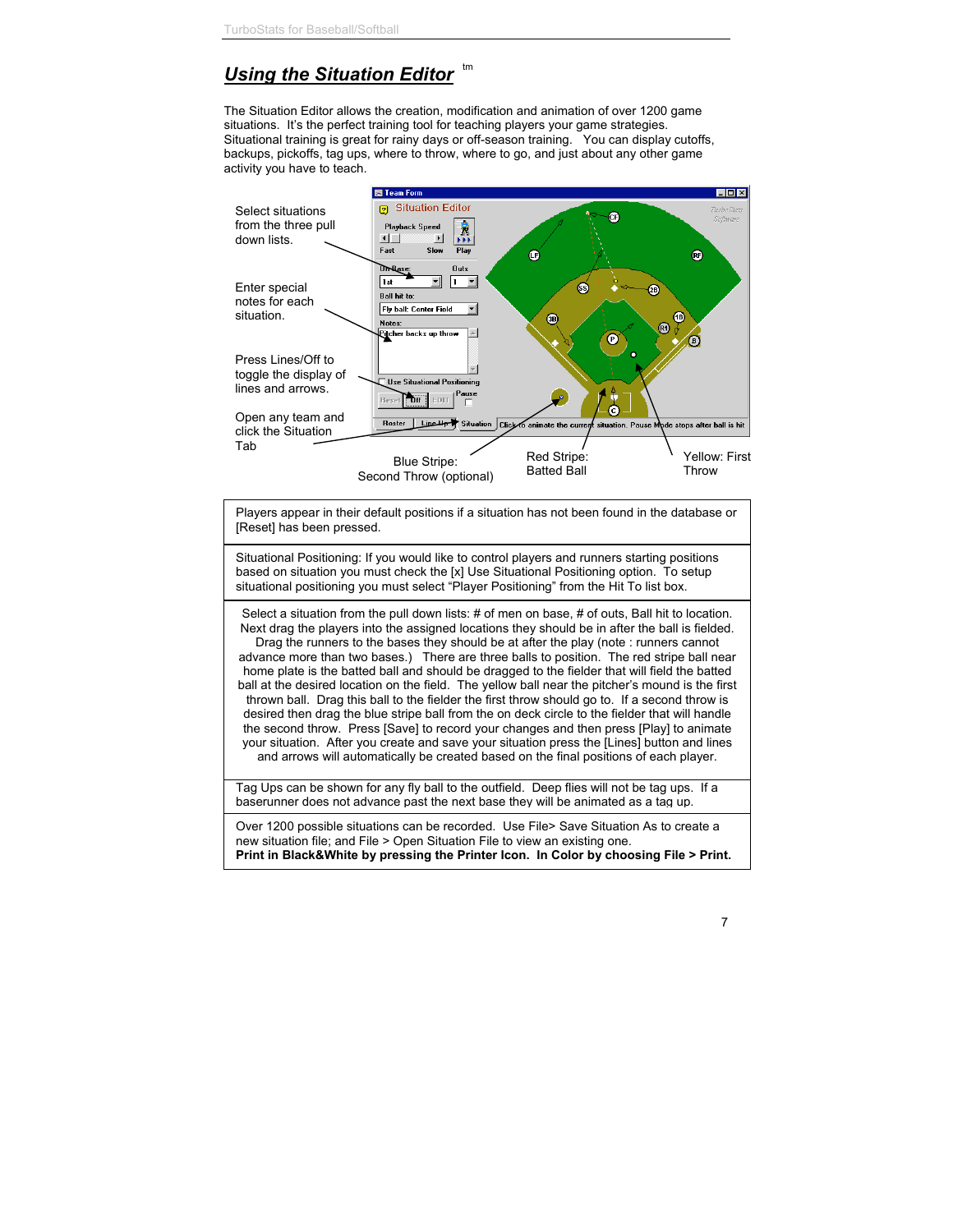

*Using the Game Form*

# **Adding Game Data**

After creating your team you can add game data by pressing the [GAMES] button on the Team form or the Games icon. This will create a game file and set the user definable stat headings to On By Errors (OBE), DP Hit Into, Intentional Walks, Game Winning RBI's, Triple Plays, Picked Off & Shutouts. Any of these headings can be changed (see User Defined Stats for more information). If you are opening an existing TurboStats team file all opponent's names used will be added to the opponent's pull down list automatically.



- To move through the form press the <enter> key or use the mouse
- Enter the date and time <enter>
- Enter the opponent's name <enter>
- Enter the opponent's final score type, click, or use the up arrow key <enter> (Note: your team's runs, hits and errors are automatically calculated if stat checking is on). You can also enter scores per inning (box scores are optional)
- Select a game type: Season, Tournament, etc. or *select NEW to create your own* (*Note: this game type is used for future stat sorting*.*)*<enter>
- Enter field or select New to create your own<enter>
- Enter the user defined stat (weather is the default) and game notes <enter>
- Select the first batter in the game (it does not have to be the first player in the player list box.). Press <enter>, the right arrow button, double click or drag-n-drop player into the batting order. Up to 999 players can be entered into any game.
- **ProSeries users**: Click the Total Batting combo box to select Righty or Lefty pitching or just enter the player's stats under Total Batting. Same for Fielding and Pitching
- Enter all the player's stats. Press <tab> after each entry or just click on the scroll bars for the stats you want to change. (*Note:* You can also use the up and down arrows and the enter key for faster data entry)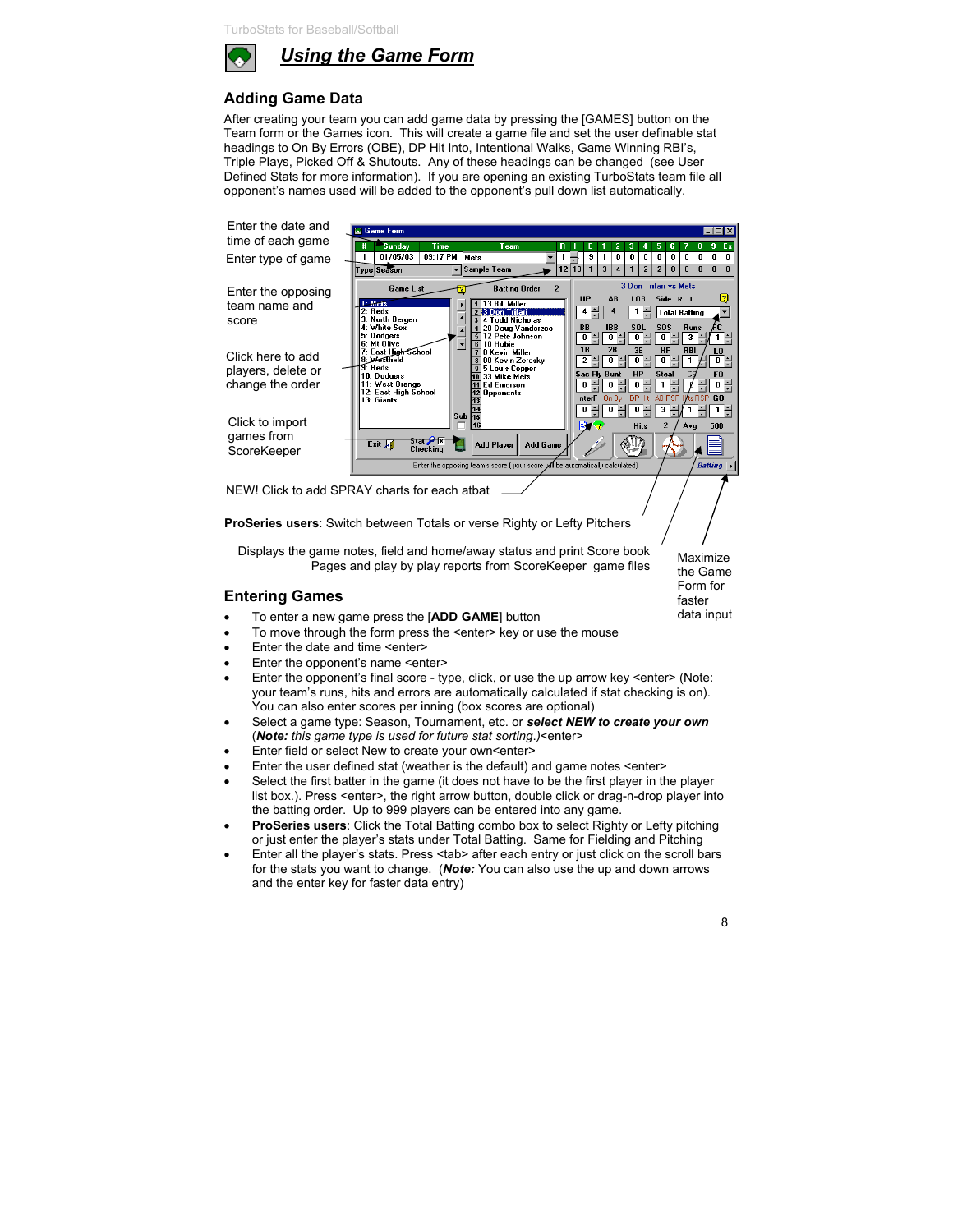**NEW SPRAY CHART DESIGNER**<br>Set the Number of Click to set **the result of** Plate Appearances **the at bat**. The line color **3 Don Trifari vs Mets** for a given batter in and result box will RBI 1 a game. change to match. You IJЬ ? LOB<sub>0</sub> 1B can also click the ? or the 4 Click to select the 28 result to select from all **plate appearance** you 3R  $\sqrt{2}$ possible outcomes. wish to edit. (up to 10  $\overline{H}$ r *Double click to change* per batter per game) ò *the color for each* .<br>RF SB  $\overline{\mathsf{s}}$ It will turn white when 4 *category*. F selected. B Pitch Count To track **pitch location** Click anywhere on BF click anywhere inside or  $2.1$ the field **to draw** outside the strike zone. ₹ Single **the initial spray** Then pick the type of  $\nabla$  risp Ŵ **line**. Once drawn pitch from the list. Only ۶Ì you must move it by S1 B3 B1 I4 the last pitch of the atbat ĸ clicking the square can be charted. end of the line and TurboStats ScoreKeeper dragging. for the Palm OS can track every pitch.

The count, (RISP) runners were in scoring position, **pitch sequence**, Base Advancement, RBIs, LOB categories can optionally be tracked for each Atbat as well. To track how the baserunner advanced click on the two dots  $\dots$  between the bases. Advancing a runner from  $3<sup>rd</sup>$  to home is treated as a run scored. Click the yellow Quick Tips Icon for additional help. Click the R/L on the pitchers mound for Righty or Lefty. Check the Website for an update with a COMPILE button to compile spray chart data into the stat total boxes to reduce data entry time. All this data is automatically entered if you use ScoreKeeper on the Palm OS.

**Limitations:** Since TurboStats only tracks 10 spray charts per player per game. You can only add 10 for the opponent. If you want to track all players individually on the opposing team you need to make a new team file for each team or one big team file for all teams. Call it Opponents2003.tm. You can add every player in your league (up to 999) into this database and enter their spray chart information for each game. If you have two players with the same name on two different teams. (like John Smith) Make the  $2<sup>ná</sup>$  player John Smith 2 in TurboStats and in ScoreKeeper.

- **Use the Spray Chart Designer**. If you want to track the result of all plate appearances - even outs, click on the small field icon in the batting screen. **These stats will be tracked separately and are not used in any calculations**. Hit locations, pitch locations, count, base advancement can all be tracked*. If you just care about the Spray Charts then you can just draw the lines and leave all the other categories blank.*
- **ScoreKeeper users**: All this data comes in automatically … Cool!
- **To Print Spray Charts** see the **Compile Stats** menu in the Game Form
- Click the icons to add Fielding/User Defined and Pitching stats
- Press the SAVE PLAYER button or click on the next player to add
- Repeat until all players who played in the game are added
- If a player substituted for another player click the "SUB" box while the player is selected in the Batting Order box
- If you created a player called *Opponents* then add opponents as the last player in each game. Enter the combined stats for the opposing team and press SAVE
- Press the SAVE GAME button (the game totals for all players will be calculated except the player name Opponents)

#### **Entering Forfeit Games**

Set the Game Type to "Season Forfeit" and press SAVE GAME. You will be prompted for your team's score. Enter 1 or more runs if your team won. Otherwise enter 1 or more runs for your opponent if your team forfeited.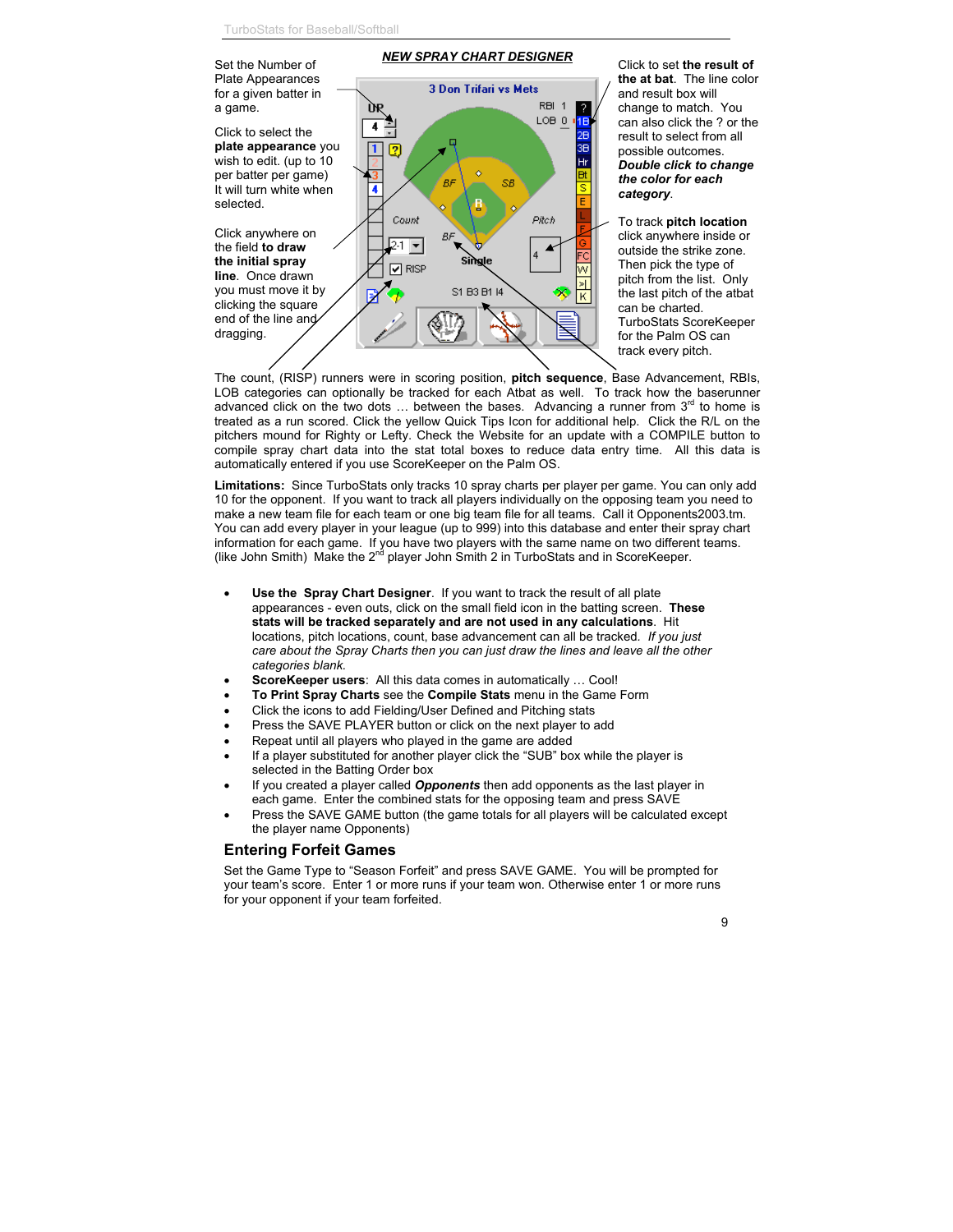## **Changing Game Data**

To change game information simply select the game in the game list box. Next, change any information needed, select a player in the batting order box to change any player stats.

#### **Adding Players to an Existing Game**

Select a game in the game list. Press the [ADD PLAYER] button or the menu [Batters][Add to batting order]. Select from the remaining players in the list box. SAVE GAME when complete. To cancel press <esc> or the cancel button.

## **Removing Players from an Existing Game**

Select the game in the game list. Select the player in the batting order list box. Right click or Select the menu [Batters][Remove from batting order]. *Note: removing a batter changes the game totals*

## **Deleting Games**

You can delete the last game in the game list if you remove all players from the batting order first (see Removing Players above)*.* To delete games use the menu Games>Delete Games*.* If you are trying to delete a game in the middle of the list the Game Type will change to "Deleted". The game will stay in the list but will not be used for stats.

Add a player called  $\sqrt{\phantom{a}}$  Opponents to your team roster and then enter Opponents into the game just like any other player. Enter your entire opponent's stats for the game. Opponent's stats will not be used in game totals when the game is compiled.

## **Changing the User Defined Stats**

You can change any of the batting, pitching or other user defined stats by either double clicking on the red stat names or using the menu Utilities > Edit User Defined Stats. Two user defined batting stats can be used in equations if entered as shown below.

*Batting Stat 1 > OBE ( on by error ) Used in On Base Percentage including errors*

*Batting Stat 2 > DP Hit Into ( Double plays hit into by batter ) Used in TA & RC*

Note: OBAE ( on base average including errors ) cannot be created if OBE is not used. TA ( Total Average ) & RC ( Runs Created ) will use 0 for DP hit into if not used

# **Changing the Game Type, Field and Weather Selection Lists**

When selecting [ADD GAME], the first selection in the Game type list is the default. You can change this file by selecting [Utilities][Edit Game Type File] while in the game form. Make any changes necessary and then save. Next, exit the game form and return to see the new changes. *Caution: if you change a game type that has already been used in any games you must select each game and change the game type to the new value.*

# *Printing Stat Reports*

Stats can be printed by player, team or games. You can filter data for any game type like Season, Playoffs, Tournament, etc.. You can also make a League Disk to merge with other team managers using *Turbo***Stats** and create exciting "League Printouts".

# **Printing Individual Player Stats**

After entering game data (see Game Form) you can print stats by:

#### *FROM THE TEAM FORM*

B

- Selecting a player in the player list box
- Double clicking on the player's name or pressing the Player button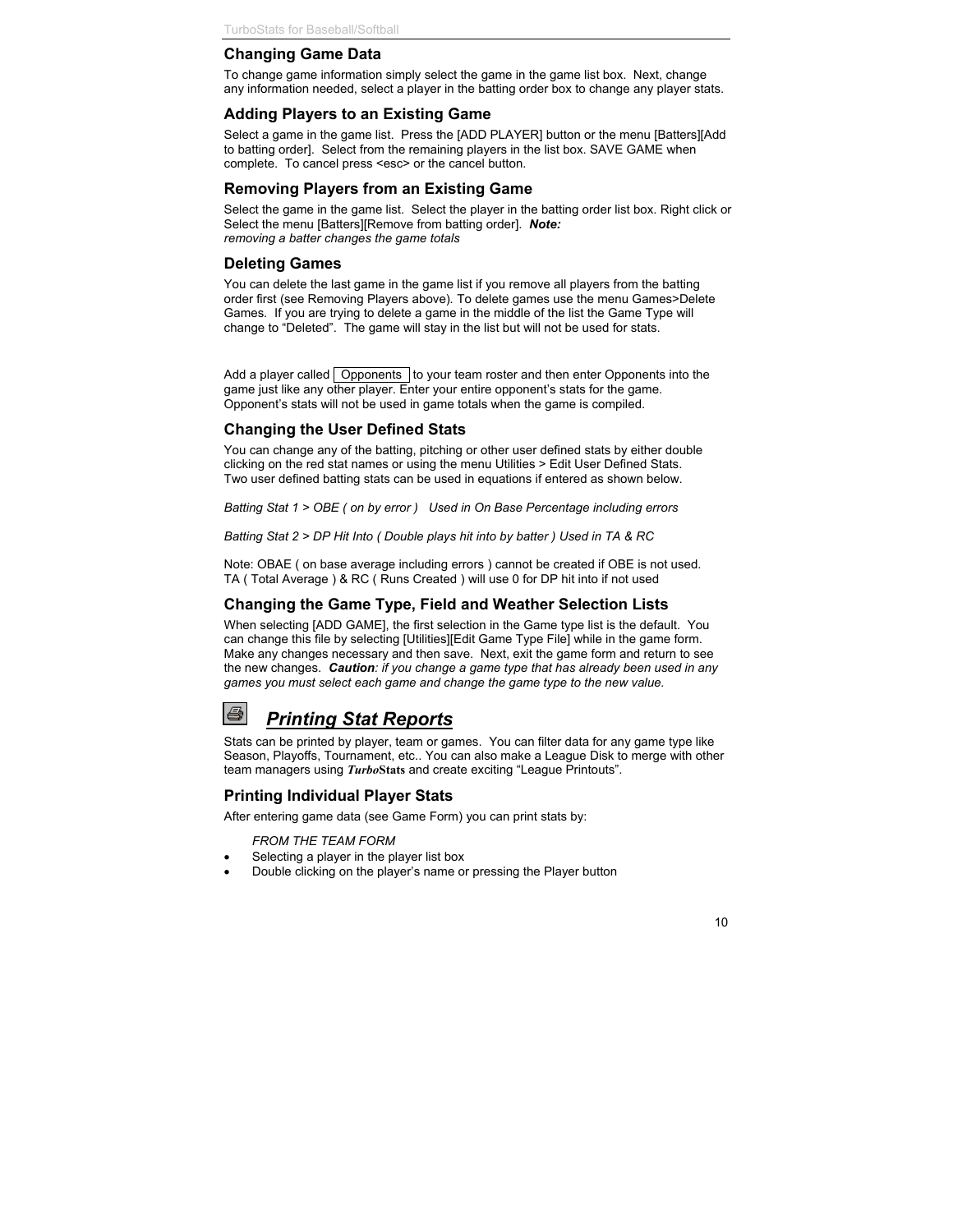#### *FROM THE GAME FORM*

- Selecting a player in the batting order list box
- Double clicking on the player's name or select the menu Compile Stats / Player Stats

## **Printing Team Stats Summary**

Print team stats from the team form or the game form by:

#### *FROM THE TEAM FORM*

Click or press the Team button

*FROM THE GAME FORM*

Select the menu Compile Stats / Team Stats

#### **Printing Individual Games**

To print a report for the selected game in the Game Form select the menu [Games][Print Current Game] or double click any game in the list

#### **Printing Game Summaries**

To print a summary for all games select [Compile Stats][All Games (Summary)]

#### **Printing Game Schedules**

To print a game schedule with scores select [Games][Print game schedule] (*Note: you cannot change the order of the games in the game list box, however you can sort your report by Date played.)*

## **Printing Pitching History Reports**

Pitching History is a breakthrough report style designed to help you analyze your pitcher's arm use and availability if you have pitching rules in your league. From the Compile Stats menu choose Pitching History. The report will open in the Stat Viewer and show all players who pitched. The date of the games will be across the top. The number of innings and pitches thrown. This will assist in your arm care schedule.

| Player             |    |    |    | $ln/Tp$ 5-Jan $ 7$ -Jan $ 8$ -Jan |    |    | 10-Jan   14-Jan   16-Jan   18-Jan   21-Jan |    |    |
|--------------------|----|----|----|-----------------------------------|----|----|--------------------------------------------|----|----|
| Don Trifari        | In |    |    |                                   |    | 2  |                                            |    |    |
|                    | Тp |    |    |                                   | 25 | 45 |                                            |    |    |
| <b>Bill Miller</b> | In |    |    |                                   |    |    |                                            | 2  |    |
|                    | Тp |    |    |                                   |    |    |                                            | 46 | 28 |
| Todd Nicholas      | In | 2  | 2  |                                   |    |    |                                            |    |    |
|                    | Тp | 33 | 45 |                                   |    |    |                                            |    |    |

Here are some pitching recommendations for youth pitchers as per the Pitch Count Guidelines as per the **American Sports Medicine Institute** (ASMI) in Birmingham, AL

| SUGGESTED MAX PITCH COUNTS                                                                  | SUGGESTED RECOVERY DAYS                                                                                                                                                                     |  |  |  |  |
|---------------------------------------------------------------------------------------------|---------------------------------------------------------------------------------------------------------------------------------------------------------------------------------------------|--|--|--|--|
| Age pitches/game games/week                                                                 | Based on number of pitches thrown                                                                                                                                                           |  |  |  |  |
| $8 - 10$<br>52<br>$11 - 12$<br>68<br>$13 - 14$<br>76<br>$15 - 16$<br>91<br>$17 - 18$<br>106 | 1 days 2 days 3 days 4 days<br>Aqe<br>$8 - 10$ 21<br>34<br>51<br>43<br>58<br>11-12 27<br>35<br>55<br>70<br>36<br>13-14 30<br>56<br>77<br>38<br>15-16 25<br>62<br>17-18 27<br>62<br>89<br>45 |  |  |  |  |

This information is provided for reference only. TurboStats is not responsible for the accuracy of this data. Your individual judgement, research and training should determine the proper arm care schedule for your players. Pitching History can help you maintain it.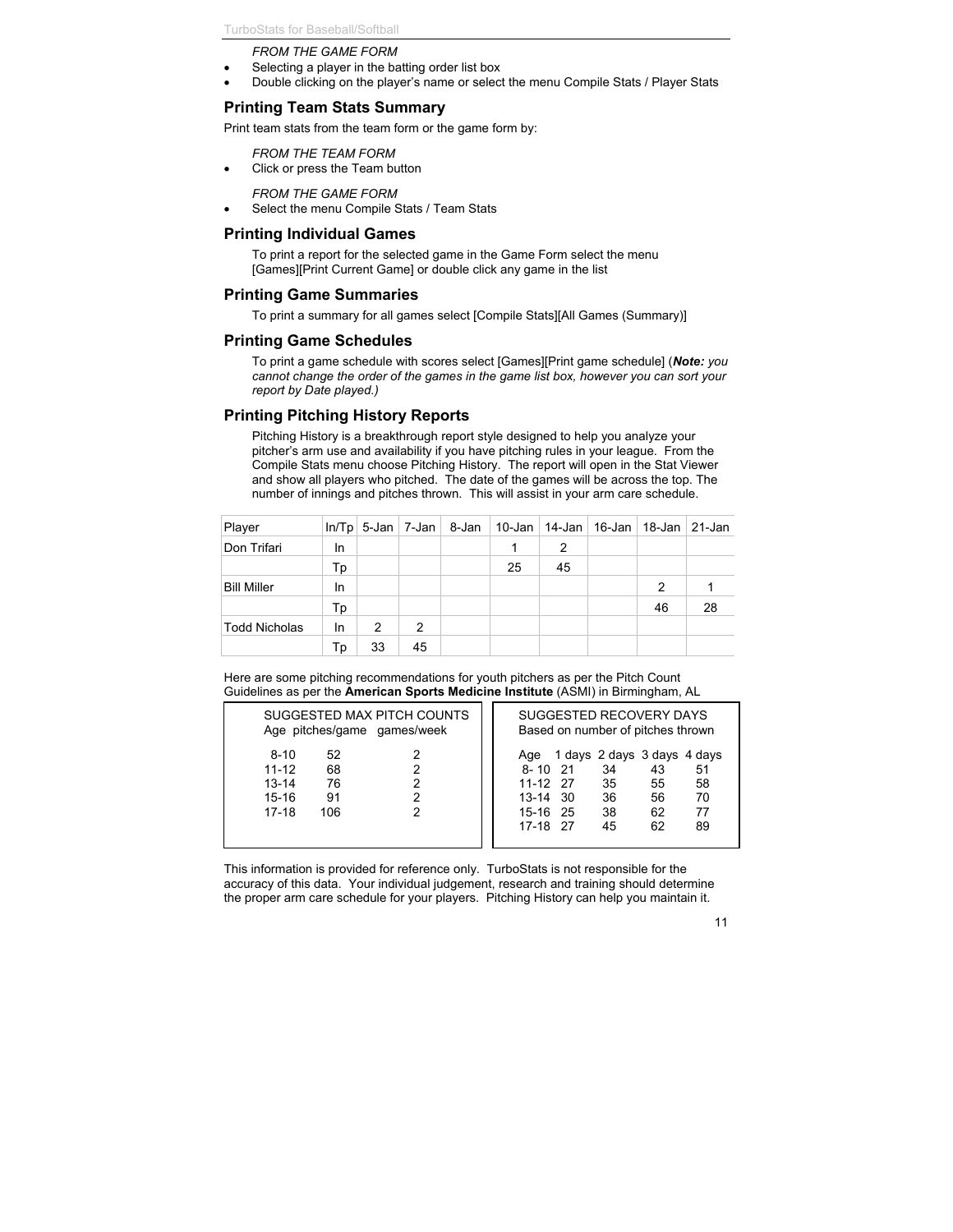

Prior to printing any stat reports the Stat Filter appears to allow customizing of your report. Using the stat filter you can:

- Print reports containing only Season, Playoff, or Tournament games or any combination
- Turn on/off any of the over 100 stat choices
- Turn on/off all of the Batting/Pitching/Fielding/Base running or User Defined Stats from the report screen or right vs. lefty and by positions stats for ProSeries
- Select the abbreviated, full headings or user defined headings
- Turn on/off the auto-adjust grid feature
- Filter out averages below a set value (great for little league)
- Turn on/off game types (season, playoffs, etc.)
- Group cut and traded players into one stat called "others"
- Turn on/off game types display, Team Totals in player reports and other options

# **The Game Type Filter**

A game type is used to differentiate games played by season, playoffs, tournaments, etc. When you enter game data you choose a game type for each game entered. You can then *select one or more* of these game types and only those games with matching game types will be used for the stat report.

*Note: Game type must be highlighted to be included.*

# **Grouping Cut and Traded Players**

If you set a player's position in the Team Form to Cut or Traded then you can total all their stats into one heading called "Others".

# **Hiding Zero Values**

Turn on this option to make reports more readable. The zeros will be blanked out.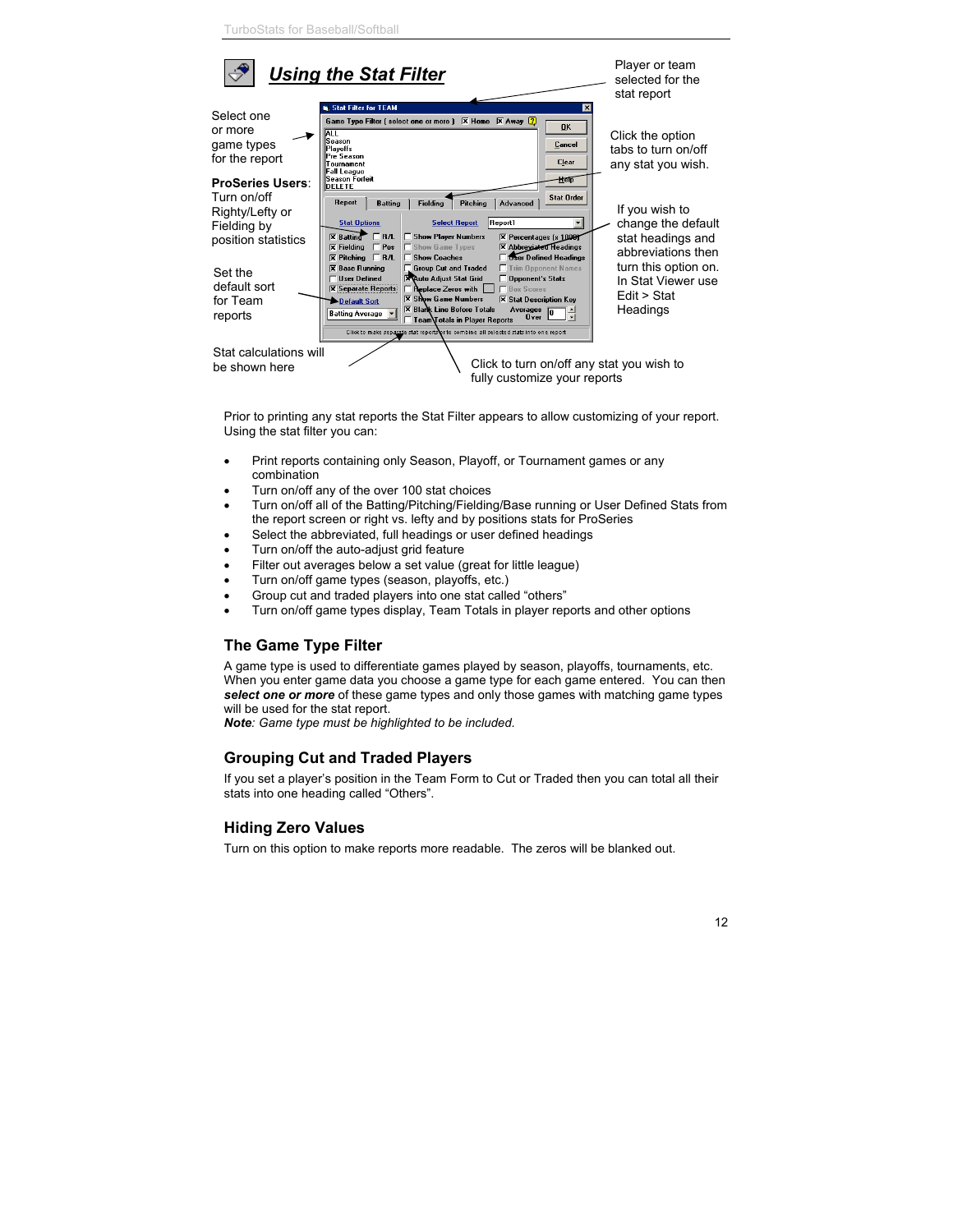# **Including Game Types in player reports**

You can optionally turn on/off the printing of game types like Season, Playoffs, etc. in the player reports only. This option will not be used in any team or league reports.

# **Advanced Reporting Options**

You can now print reports for any or all of the following advanced conditions:

- Multiple games against the same opponent (note: the opponent's name must be spelled exactly the same in each game)
- Played on any field
- Any Weather Condition (or whatever user defined stat category you create like Starting Pitcher, etc.)
- From, To, or Between any date range



#### Turn on the TO check box to print games played up to the given date

# **The Trend Stat**

**Trend** is an indication of whether a player's average is going up or down. Since any two batters could have very close batting averages, the trend stat indicates which batter is

hotter. A player's trend continues to increase for every game, which the player's batting average increases. Once the player's average goes down then the trend becomes negative and continues to drop until the player's average goes up again. The following graph shows how the trend stat is calculated. Compare this graph to the sample data for batter Don Trifari.



*This graph was created in the Player Analyzer by selecting the Batting Average option.*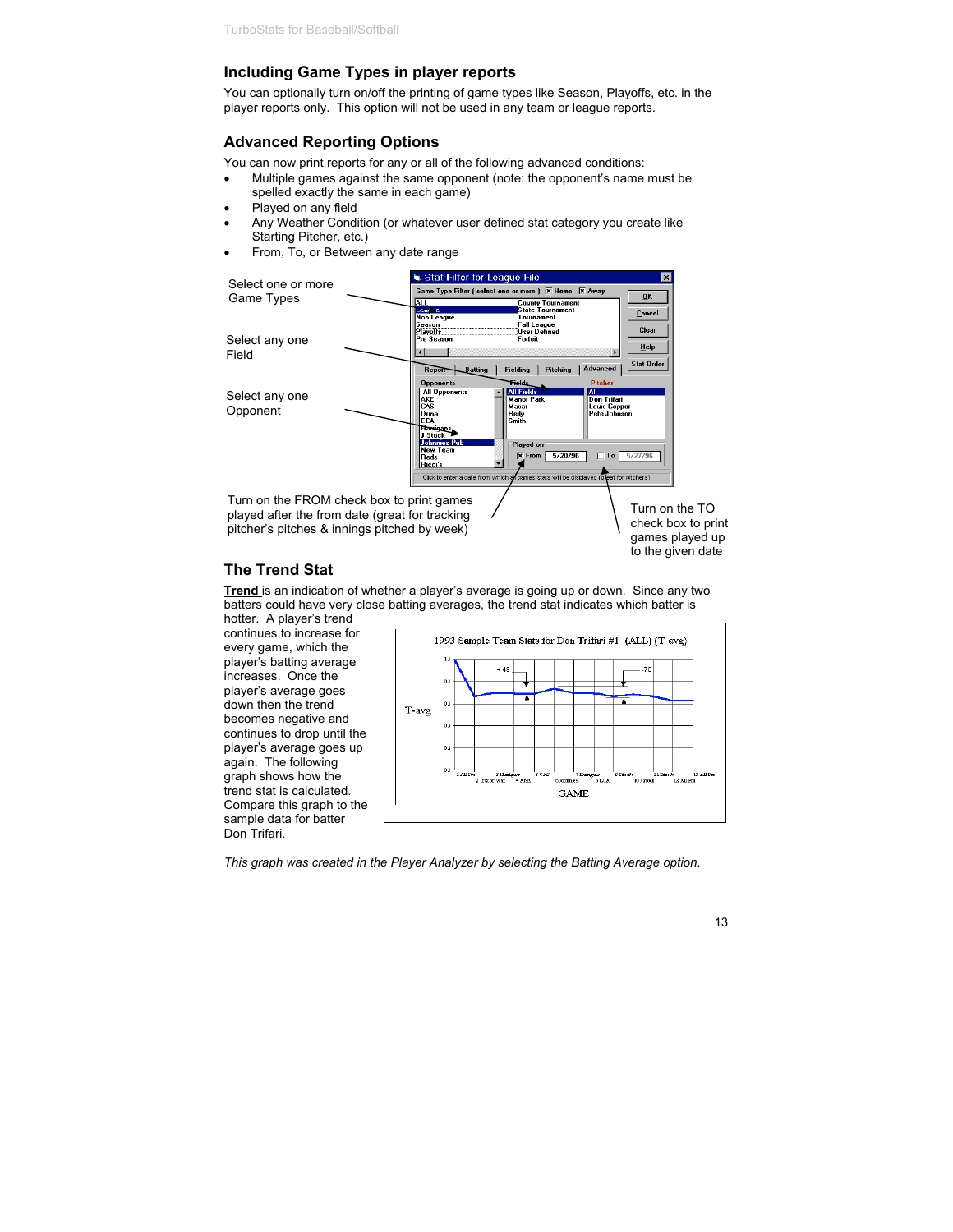#### ₩ *Using the Stat Viewer*

After you select your options with the stat filter the customized stat report will be displayed in the stat viewer. You can sort the report by any stat heading simply by double clicking one of the stat columns in the viewer or by using the pull down list. Additionally, you can add, edit or type any notes you desire in the viewer and then print this report to your printer.



# **Auto- Adjusting the Stat Grid**

In order to squeeze the maximum amount of stats on the screen and on your printouts we have created auto-adjust. After compiling a stat report, changing fonts, or prior to printing select [Table][Auto Adjust Grid]. As well as compressing as many stats as possible on your page it also prevents column printing overlaps. You can adjust the amount of space between each column by selecting [Table][Auto Adjust Spacing].

# **Fixed Headings/Names**

The gray shaded areas on the stat grid are fixed areas. They do not scroll during panning of your stat report. To allow scrolling or to enable adjust column size or text alignment you must turn the Fixed Heading or Fixed Names off. [Table][Fixed Heading]/[Fixed Names].

# **Changing the Stat Order**

Highlight the column you want to move. Then click the small arrows in the lower left corner and the columns will move right or left. When you exit the Stat Viewer or make another report you will be asked if you want to make these changes permanent.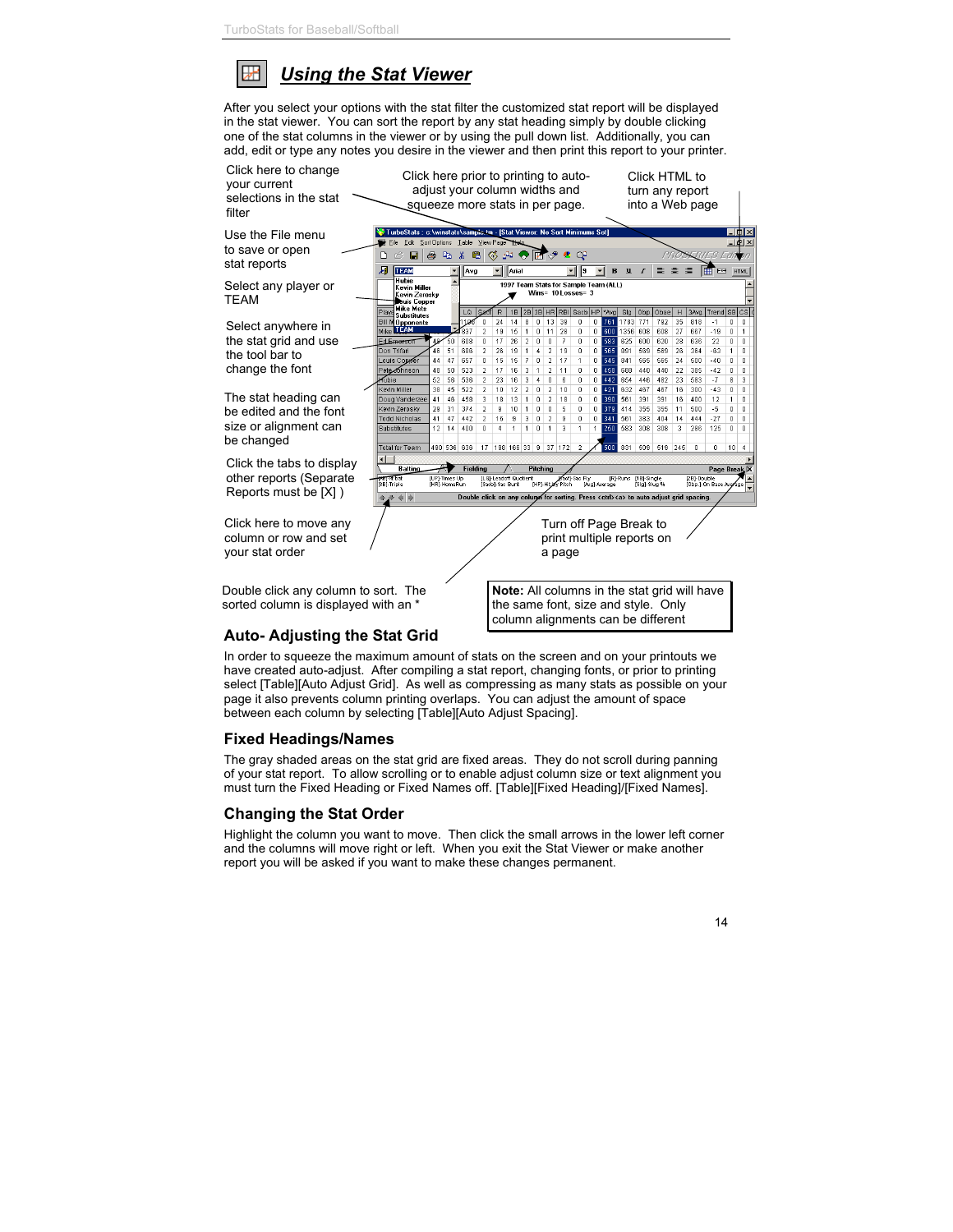# **Deleting Rows from the Stat Viewer**

To remove rows from the stat report first select the rows you wish to delete, then choose the menu [Table][Delete Selected Rows].

# **Moving Player Rows Up and Down**

You can move any row anywhere you want by first selecting the row by clicking on left row. **N. Print Mutiple Play** 

Next click the move arrows in the lower left-hand corner of the Stat Viewer (Note row moves are temporary and will be reset after a new report is created).

## **Printing Multiple Players**

To expedite your printing chores choose File > Print multiple players. The following form will appear. You can then select any number of players to print statistics for. Your selections will be stored for future use. Use Squeeze Play to minimize paper use.

# **Setting Minimum Sort Values**

You can set the minimum number of At Bats and Innings Pitched to prevent players with high averages with few At Bats or low ERAs with few innings pitched from sorting to the top. All players falling below the set criteria will sort at the bottom of the list. Set the Minimums using the command [Sort Options][Set Minimum Values]

Selecting the Filter menus will turn on/off minimum sort options. Note: if the check mark is visible then the option is turned on. Selecting that option again will turn the sort option off.

desired number of leaders to print using the [File][Page Setup] menu. Create a report with

# **Permanently Setting Your Stat Order**

Use the arrow in the lower left-hand corner of the form to move stat columns right or left. When you create another report or exit the viewer you will be prompted to save the order.

# **Exporting reports to HTML file to display on the Web**

Create HTML files using [File][Export][HTML] or by clicking the HTML button. If you enter a filename that already exists you will be prompted if you want to append to the existing file or overwrite it. See TurboLink for automating the HTML process.

# **Exporting reports to full HTML Website with Links**

Use the File> Make a Website command to automatically process a linked website displaying your team totals with links to individual player's stat pages. Then upload these files to your website with the included FTP.

# **Exporting Reports to Comma Separated Files for Spreadsheets**

Select [File][Export][Comma Separated] If you use a spreadsheet program like Excel or Lotus you can create a comma separated file that can be imported into these programs. You can use the charting routines to create various plots and bar graphs. This is an unsupported feature of TurboStats so please do not call our technical support line for help with your spreadsheet program.

Set the minimum values for At Bats & Innings Pitched.**Stat Filter Printing Leader Reports** You can print only the top XX players in your report. First set the the stats you want and select [Sort Options][Create a Leader Report]. The report will expand for ties. If minimum AtBats is checked it will be used in the leader report.

# $1-5$   $\Box$  All  $1-9$  Clear abada D  $\overline{\mathbf{x}}$  Batting  $\overline{\mathbf{x}}$  Fielding **X** Pitchin  $0K$ Cancel Click to Select or DeSelect a playe

 $\sigma$  e. eze Play

 $L = x$ 



Select One or More<br>Players to Print

 $FdF$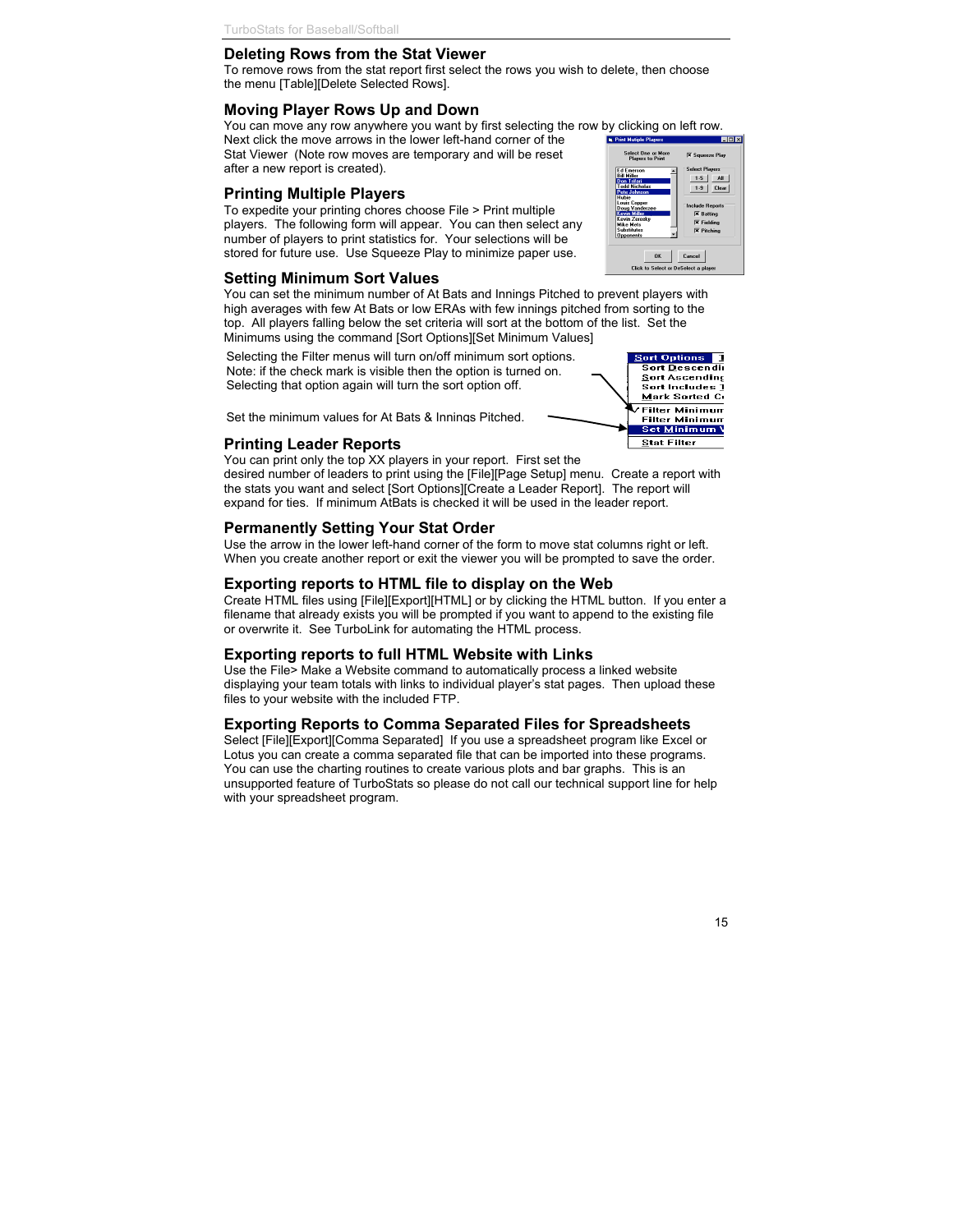## **Customizing Your Report Output**

Use [File][Page Setup] to select the following options:

# **Printing Multiple Reports On One Page**

Use File > Print All Reports to automatically print the batting, fielding and pitching reports on one piece of paper (if possible). Or use "Page Break Stat Reports". When Page Break is off your first printed report will stay in the printer and the printer icon will turn red. Then select another report and

print it on the same piece of paper. When you are ready you can eject the last report by either checking the Page Break checkbox during printing, by selecting [File][Printer Form feed] or exiting the Stat Viewer. If the next report will not fit on the remaining paper the last page will automatically be ejected from the printer. The printer icon will remain red until all reports have been ejected from the printer or the Page Break option in turned back on.

# *Connecting to the Web with TurboLink*

#### **Using TurboLink to Share Data**

With the Internet so readily available TurboLink was created to help you exchange data. TurboLink supports 4 different file formats and automates the process of first creating the files and then uploading them to Websites using the FTP protocol. TurboLink is accessed from the icon in the Team Form. The formats supported are:

- 1. Team Summary Files for League Stats and Standings
- 2. Universal Format for TurboStats compatible Web Hosting Sites (ask your site if they support TurboStats)
- 3. HTML for posting to your own Website or one hosted by www.turbostats.net
- 4. Archive Format for transferring your entire team database to other TurboStats 9.0,10.0 or 11.0 users

# **Using FTP to Upload Files to the Web**

After TurboLink processes your files you can then upload them to any FTP site you have access to. The list box displays the files that were created and will be uploaded. Select any file and click PREVIEW to check them before you send them. You must have an Internet connection running to use this feature. TurboStats uses the FTP program that comes with Windows to send the files. The FTP screen will Pop Up after you click upload and you can watch the progress. For troubleshooting you can turn off *Auto Log* Off to read the status in the FTP window. To exit the FTP window type quit and then press enter.

#### **Using FTP to Download Files from the Web**

You can also download two file formats from the web. Archive files \*.AR and Team Summary files \*.LEA. When you choose File Open Team and choose \*.AR from the file types list or when you are Merging League Stats, you will see an FTP button. When you press it, TurboLink appears. Choose the site and click on Remote Directory to get a selection of files.







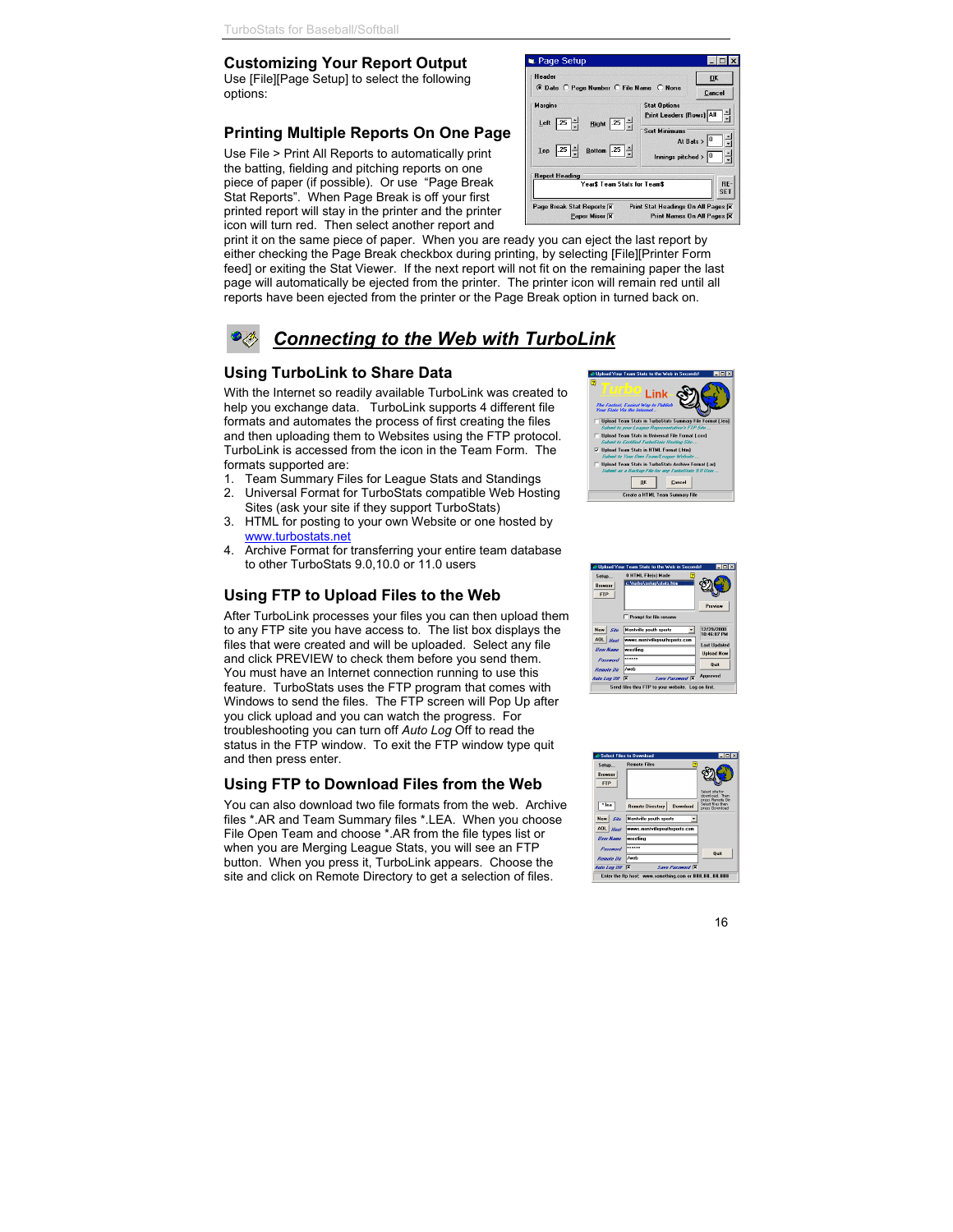# *Printing League Stats or Tournament Leaders*

To create league leading printouts and team standings, have one person track all the stats on one PC or have all team managers track their own team stats on their own PC. Then submit a league file to the league statistician who merges this data. Here's how it works:

# **Creating a Team Summary (League) File (\*.LEA)**

- Each manager or team representative tracks their own team's stats on their own computer **or** all stats are tracked by a single person on one computer
- In the game form select [Compile Stats][Create a Team Summary File] or if you will be sending your file via the Internet use the TurboLink button on the Team Form to make the summary file. This file includes stats for the Game Types you select.
- Select the **Season** game type (or what your league decides)
- All stats will be processed regardless of the user's on/off selections
- Your entire team stats are summarized in the \*.LEA file and this file must be updated after you add any new games or modify any existing games
- If you are using TurboLink you will be prompted to FTP the file to your league website
- Repeat for each team in your league

If you are entering all the stats for the league on one computer then choose the option in the Game Form. Compile Stats > Team Summary File > Make League Disk on Exit. This way each time you exit the game form your league summary file will be automatically updated.

# **Merging Stats From Other Teams (complete or Pro version only)**

- In the Stat Viewer select [File][Merge Files]
- Select each \*.LEA file on the disk or press [Merge ALL]
- If the files are on the Web click FTP in the Open File window
- TurboStats will create a merged stat report for each player/team along with standings
- Follow the procedure for making leader report to make a league leader report

# **League Discounts**

If you are trying to convince your entire league to use TurboStats we can help by making the software more affordable. We sell League packs of 10 or more copies at a very discounted price. Contact our sales office for a quote. 1-800-607-8287 9-5 EST

# *Creating Team Records (Complete & Pro version only)*

You can create a stat report representing your team's batting/fielding/pitching/base running individual season records by following these easy steps:

- 1. Create a team summary disk from the game form [Compile Stats][Prepare a Team Summary File][Current Drive]
- 2. Open the Stat Viewer and merge in this report [File][Merge]
- 3. Save this report as your record report [File][Save As] > "records.sts"
- 4. Next year follow the same first step to summarize your new team
- 5. Open the Stat View and open your previously saved record file [File][Open] "records.sts"
- 6. Merge in your new team records and save [File][Save]. Don't clear the current report
- 7. Repeat each year

# *Creating Team Career Databases*

You can create a team career database for your entire team's history :

- 1. Create a new team file and call it Career.TM (or something like it)
- 2. Add every player that ever played for your team. (up to 999 players)
- 3. In the game form, create a new game. For the Opponent enter a year like 1962
- 4. Add in all players that played that year and enter their total season stats or import the season total from the .lea file for that year. (see Creating Team Summary File above) Using the Games > Import Game > from Team Summary File
- 5. Repeat each year to track your entire team's career history

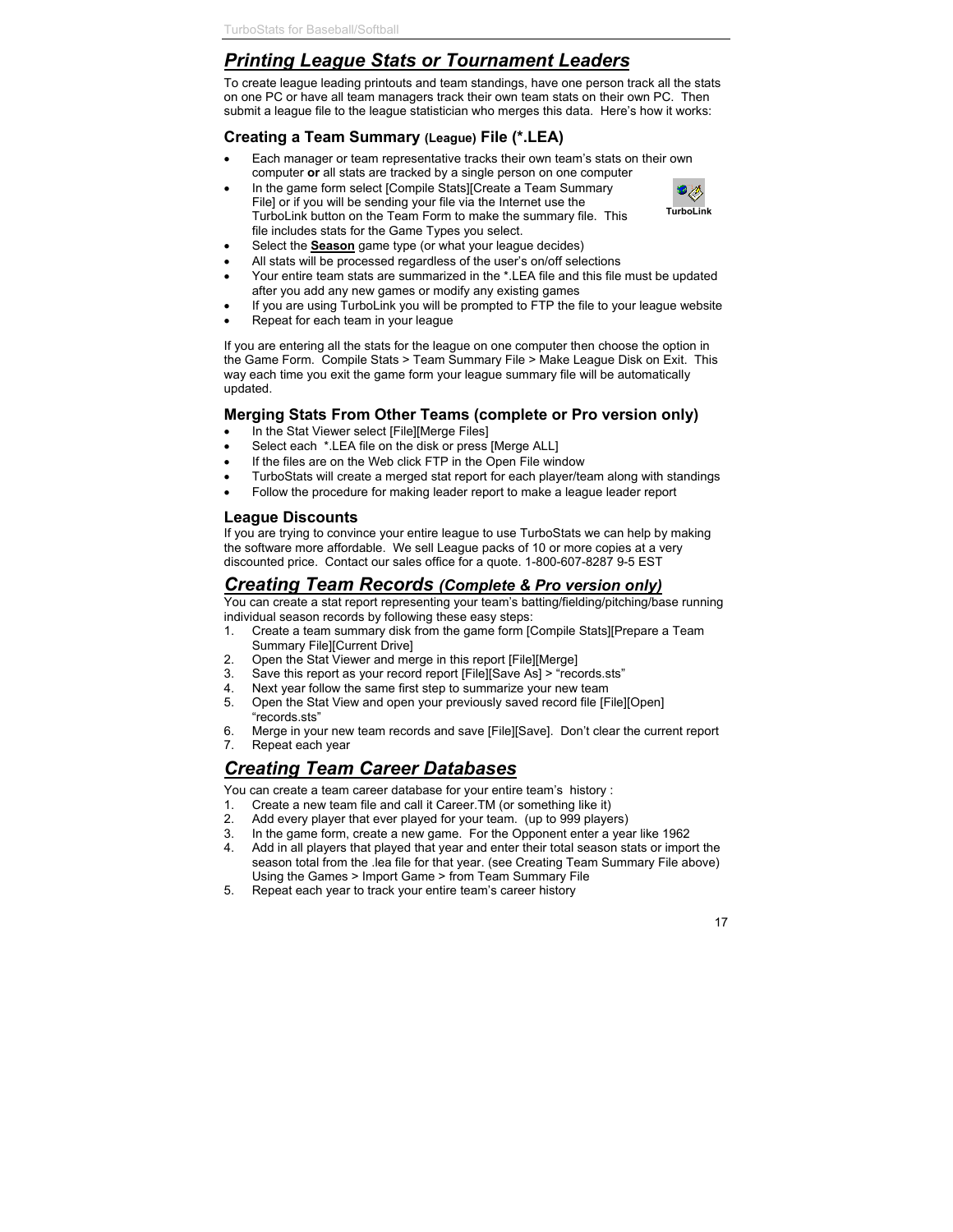#### *Plotting Team Stats* 呎

You can plot any stat in the Stat Viewer with one click. Simply highlight the column you wish to plot and press the plot icon. Note: you cannot plot if the Game Form is open.



# **Analyze Player Performance with the Player Analyzer**







# Analyze Overall Performance **<b>ALCO** Analyze Spray and Stats by Count

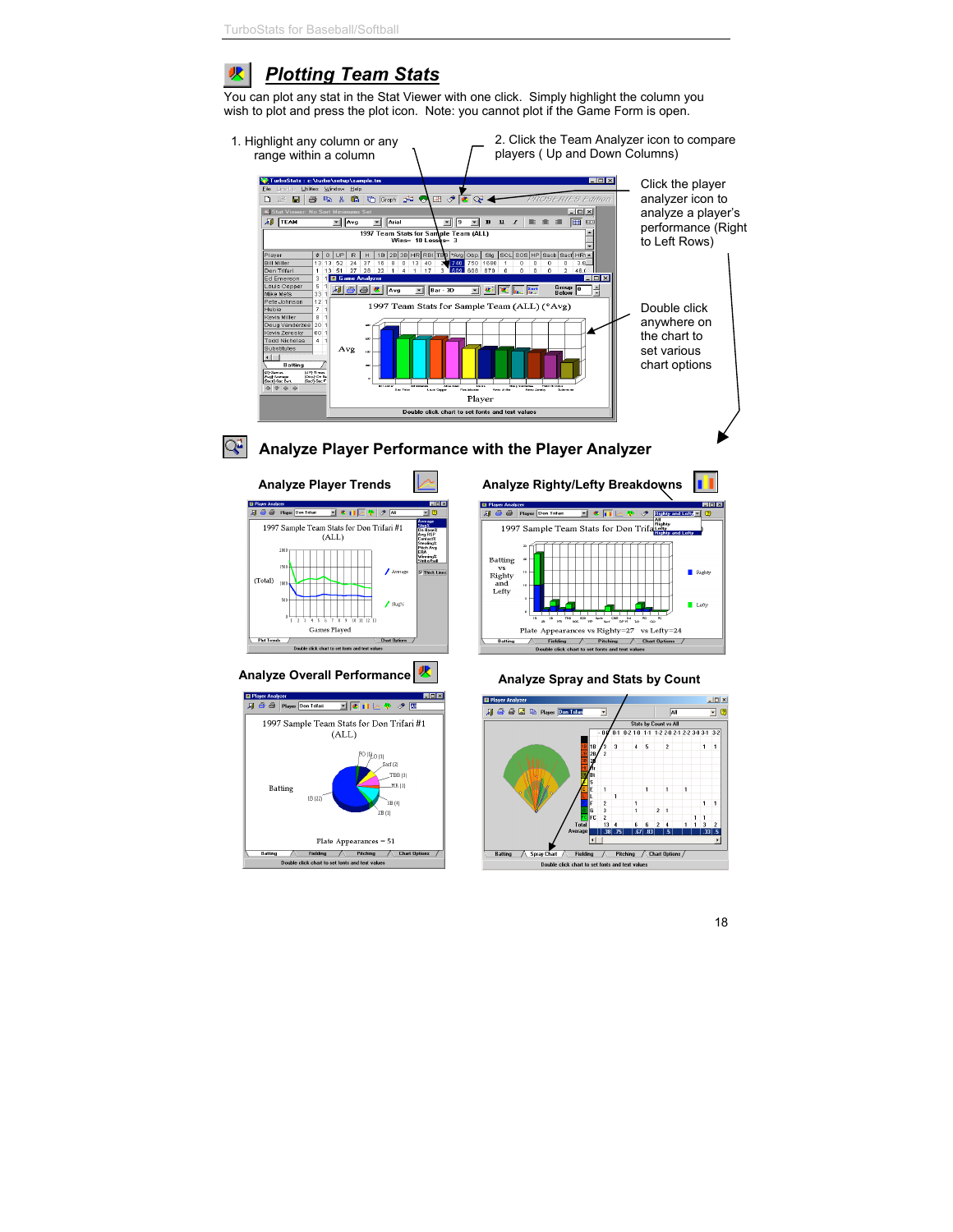# **Using the TurboPlanner**

## **Creating a Practice Plan**

Start the TurboPlanner by clicking the icon on the top icon bar. When the planner starts the default activity is Plan a Practice. If you're opening a plan that you have previously saved press the Open File icon in the planner window. (not on the main icon bar).



Minutes you want the first Activity to last, or the End Time for the Activity. If you enter Minutes then the End Time is Calculated. If you enter End Time then Minutes are calculated



Type in or Click the pull down arrow to select the Coach to run the Activity

Type in or Click the pull down arrow to select Activity. Choose Edit List to modify the master list. Use some spaces to indent categories if needed

Each plan can have up to 3 sub plans. Click the tabs to change plans. To change or delete any column heading click the [x] Edit Headings box. Edit or delete the heading. Then recheck the box.

## **Creating a Team's Game and Practice Schedule**

When the planner starts click the pull down list and choose Plan a Team Schedule. Enter your Game schedule in the Game Tab and your Practice schedule under the Practice Tab. To combine both schedules click on the Combined Tab. Sort by Date to mix the schedules.

# **Creating a League Schedule and Tracking Standings**

When the planner starts click the pull down list and choose Schedule/Track a league. In the Team tab enter all the team's names in the conference/division you wish to track. All additional columns are for reference only and do not have to be filled in. If you have multiple divisions with separate standings you will need to make a separate Planner file for each. After you enter your team information click on the Games tab if you wish to create a



schedule or enter an existing schedule. TurboStats will automatically create the game patterns but will not assign fields, times or umpires. You need to do that manually. Check the website to see if this feature has been enhanced. The benefit of adding the game schedule is that you can track each game individually, post the schedule on a website and allow coaches to fill in their game scores and submit them to you. Once you enter a game score it will appear on the updated Web page. Then TurboStats will calculate the standings from the scores on the Game Page. If you do not want to track game by game you can just go right to the Standings page and enter the wins, losses, etc manually. Just remember not to ever press the Compile Standings button in the Game Screen.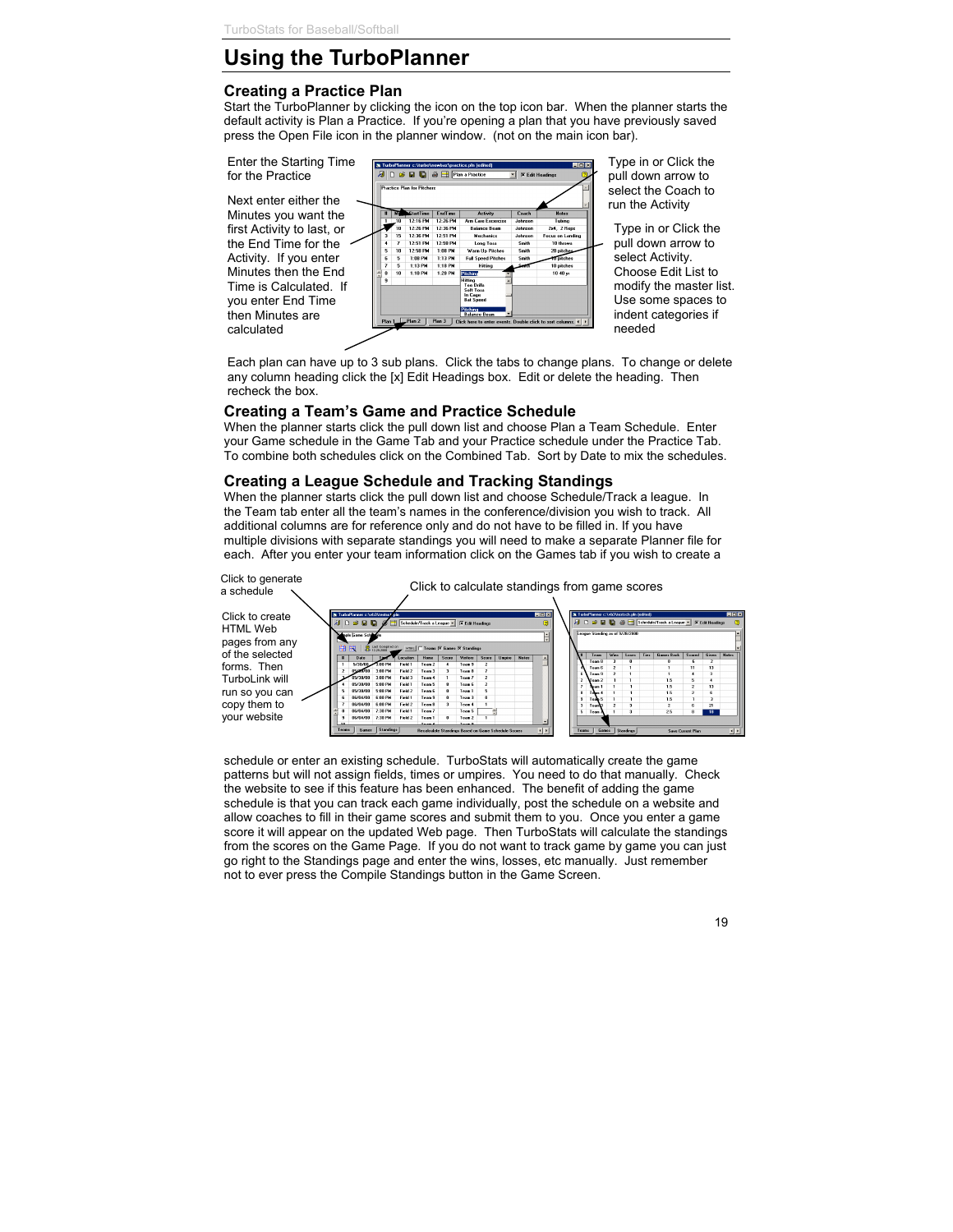## **Planning a Tryout and Draft**

When the planner starts click the pull down list and choose Plan a Tryout and Draft. In the Player tab enter all the names of the players in the draft. You can optionally add player information. Then click on the Ratings tab if you want to rate each player. You can sort by any column by double clicking. Click on Draft and the Ratings page will be used to create a draft page. As the draft progresses click back to the Ratings page and then back to Draft to clear drafted players.

# **Chapter 3 Troubleshooting**

# *Installation Problems*

#### **File is Out of Date or Version Mismatch Error Message**

If you get this message you probably already have some of the system files *Turbo***Stats** uses on your hard disk. You can delete the file that is out of date from your c:/windows/system directory or run the batch program uninstall.bat from your TurboStats install disk. The reinstall TurboStats. If you are still having problems visit www.turbostats.com/support.

#### **File is in Use Message**

TurboStats using many DLL's and OCX's that may already be on your computer and shared with other application. If another application is running and you are installing TurboStats the installation program will not be able to update a system file. This many not cause any problems however if you do get this message and TurboStats does not run properly after it's installed do the following:

- 1. Restart Windows. Close all running programs. Reload TurboStats. *If that does not work then try…*
- 2. Restart Windows. Search for the file that can't be installed and delete if from your computer. Then install TurboStats again.
- 3. Check our website support page for more tips. www.turbostats.com/support

#### **Printing Problems**

**Stats overlap:** You should auto-adjust your grid prior to printing to assure that the printed fonts will not overlap. Note: screen fonts may actually appear larger or smaller than printed fonts. Auto-adjust uses the printed font size for spacing.

**Changing portrait or landscape does not work:** Some printer drivers do not support this option from within an application. Solution: change the page orientation using the control panel prior to starting TurboStats.

**Nothing prints and printer icon is red:** You have turned off Page break. Select File> Page Setup and turn Page Break Stat Reports on. Use File > Printer Form feed to eject.

#### **Printing Error #5**

**Question:** *I get printer error #5 when printing to my Laserjet 4050, 8150 and other NEW HP Printers.* **Answer:** There have been errors reported with the new HP printer drivers. Get the latest driver from HP or install another laserjet driver like the 4000, Laserjet III or Laserjet V. You can leave both drivers on your system connected to the same printer port.. If your printing over a network make sure you connect the printer to an LPT port.

#### **Printing with Windows XP**

TurboStats 11.0 supports all long network printer name paths and USB printers but due to an XP bug with Visual Basic 6.0 you may have problems swapping between Portrait and Landscape mode. The solution is to switch between portrait and landscape mode using Windows XP Start menu>Control Panel> Printers> View and changing the print mode first. Right click and choose Printing Preferences- then portrait or landscape. You can also choose to Add a Printer. Pick the same printer and give it a different name like Laserjet V Landscape. Set that printer to landscape mode and just change printers in TurboStats before you print. Check our support site online to see if there are any patches for this issue.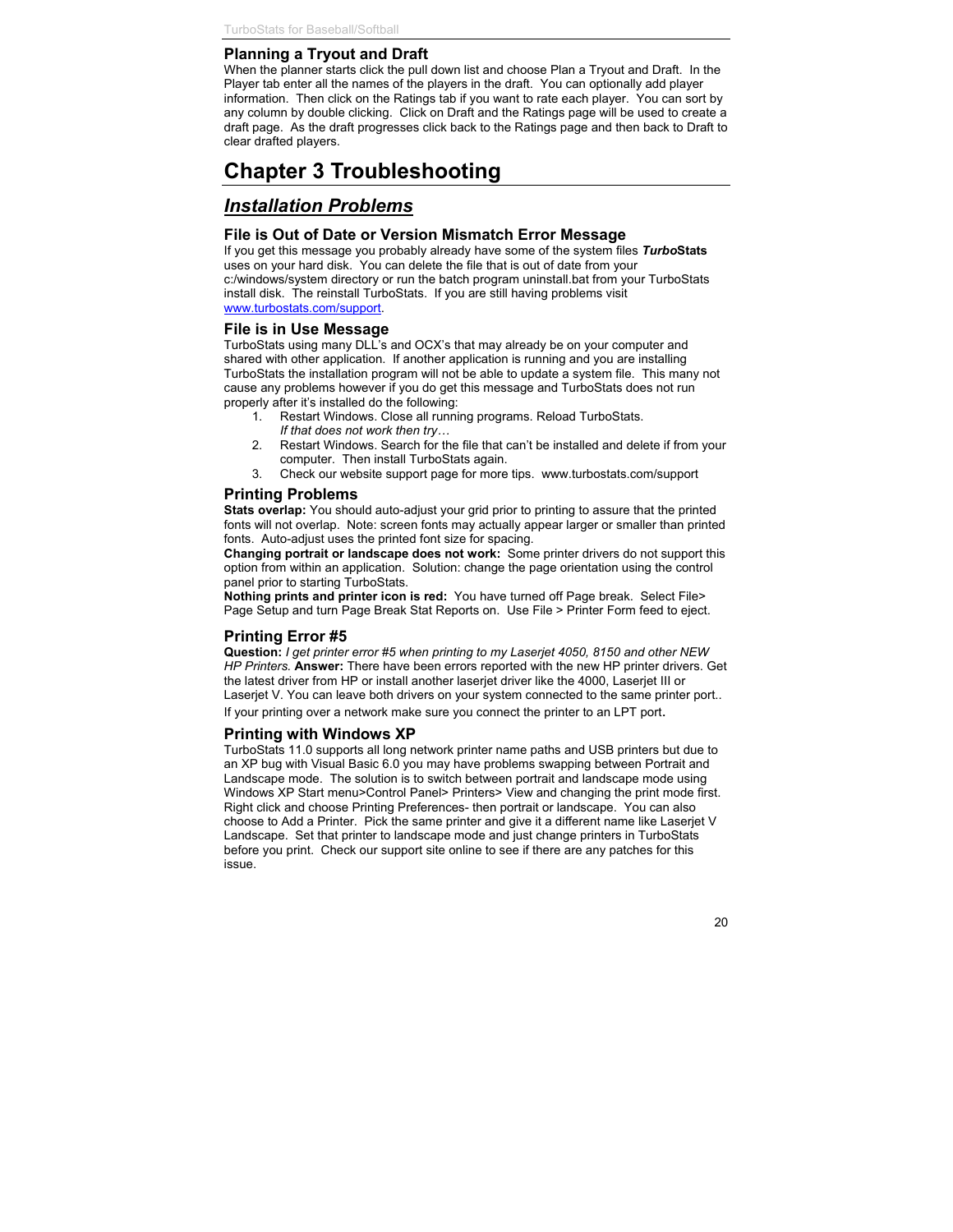# *Creating an Icon on Your Desktop to Start TurboStats*

If you would like to create an icon on your Windows 95 desktop follow these instructions.

- 1. Right click your mouse anywhere on the desktop
- 2. Select New > Shortcut from the pop up menu
- 3. On the command line type c:\winstats\stats.exe
- 4. Click NEXT and enter a name for the shortcut
- 5. Press Finish

## **How to Download Updates and Patches**

Frequently, TurboStats provides enhancements and some times even bug fixes for free downloading from our website. To see if the version you are currently using has any patches visit www.turbostats.com and click on Support Site. Then click on Baseball from the Support menu. If there is an update you can download it by clicking on it and choosing Save to Disk. After the update downloads you can run it by double clicking the EXE file. Make sure you close TurboStats first. If you download and install it correctly you will see the new version in the Help screen when it starts up.

## **How to Contact Technical Support**

Because of the enormous popularity of our software you may experience some wait time when phoning in for support. We provide complete support information on the website and on the CD under View Documentation. Please make every effort to search these databases for answers before you try phone support. However our staff is here to help you if you can't resolve your issue by first using the following sources.

- **Check the <sup>?</sup>** Quick Tips Icons on different forms in the Program
- **Read the Users Manual**
- **Visit** www.turbostats.com\support
- **Use View Documentation on the CD. Choose HTML and support**
- If you cannot resolve your problem using any of these sources then:
	- 1. Send us email message at support@turbostats.com
	- 2. Call the *Turbo***Stats** technical support line Monday through Friday 973-334-7828

# *Running Under Microsoft Vista*

If you have problems Running on Windows Vista Turn User Account Control [off]

Go to [Start Menu] Click on Control Panel Click on User Accounts Click "Turn User Account Control On or Off Click Continue Uncheck "Use User Control" then click OK Run TurboStats and make sure everything is working Now you can turn User Account Control back on if desired

# *Starting a New Season*

To create a new season first create a new TurboStats team file using File>New Team. Then in the Team Form press [Import] and open up last years team file. Double click to bring over all returning players. If you are also using ScoreKeeper then delete all the old games off your PDA and Hotsync. In the TurboStats import screen press [RESET] button.

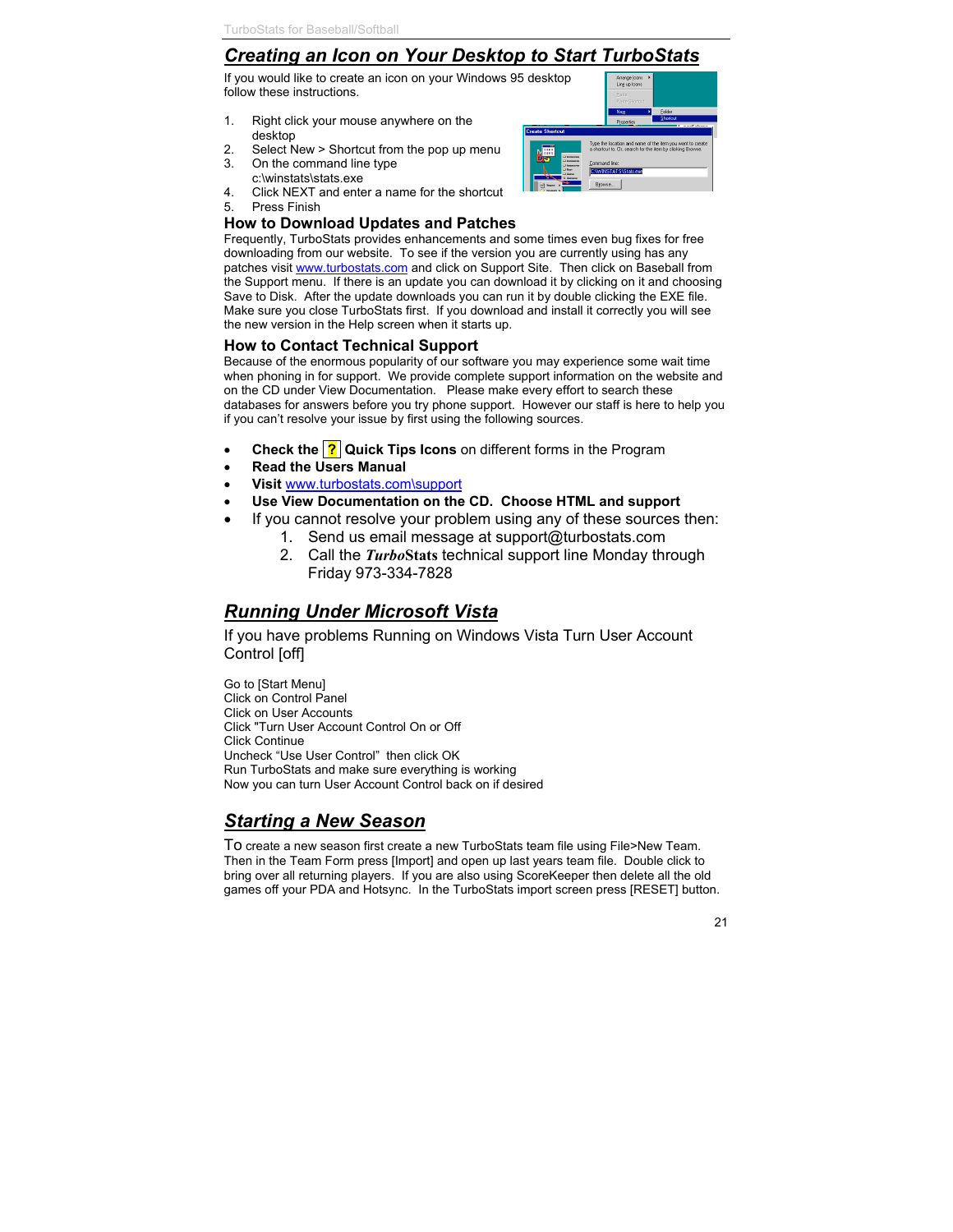# **Chapter 4 Working With ScoreKeeper**

ScoreKeeper for the Palm OS (only \$69.95) is a breakthrough product that is used and loved by thousands of coaches. ScoreKeeper not only saves you a tremendous amount of data entry time but it also provides you with important information about your opponents, in real time, that has been proven to help teams win championships. If you did not yet purchase ScoreKeeper you can try the demo on the CD. Click the Palm Icon to install it on your Palm OS 3.0 or higher PDA. ScoreKeeper will not work on Pocket PC or CE.

# **How TurboStats and ScoreKeeper Work Together**

ScoreKeeper is a live game tracking program that works just like a scorebook. You track stats for batting, fielding and pitching while you score the game on your Palm OS PDA. ScoreKeeper 6.0 can also track pitches thrown and location as well as spray charts for each at bat. After the game you HotSync your Palm OS PDA with your computer (by pressing one button) and ScoreKeeper copies all your games files from your PDA to your PC. PDA's have a user name and there is a directory on your PC usually c:\palm\your user name\backup where all the HotSynced game files go. Since each game has two teams worth of statistical information, ScoreKeeper makes a separate entry log for both teams.

# **Steps to Import Stats from ScoreKeeper into TurboStats**

To import games into TurboStats first create a team in TurboStats on the PC using the FILE> New Team command. Or use FILE> Open Team if your team file is already created. If you already have a lineup on ScoreKeeper then add just one player to your TurboStats team and press the GAMES button in the lower right corner of the Team Form. Then click the PDA icon. At the top of the form you will see a pick list of team names. These names are the Lineup names you create in ScoreKeeper. Select a name and you will see all the games that team played in. ScoreKeeper also tracks the games that have already been imported to prevent you from importing the same game twice.



**3.** Select the team name you want to import. These names match the Lineup names in ScoreKeeper. Note: if your Team name in TurboStats contains the team name in ScoreKeeper it will be automatically selected

**4.** Select a game from the list to import.

Click to print a ScoreBook page

During the import process you may be prompted to add the player OPPONENTS. Press NEW to create this player and the totals for each opponent will be imported into each game.

#### **What to do if you do not see your ScoreKeeper game in the list?**

1. Press the pull down list for SELECT TEAM and look for a second spelling of your team name. You might have changed the name in the Lineup in ScoreKeeper. If you find another name you can import the games without a problem.

2. If you still cannot find the games press the **Reset** button on the form. This will clear out all games that are not currently on the Palm Pilot. Press the Help button for more options or visit our support site www.turbostats.com/support and view the Hotsync Issues.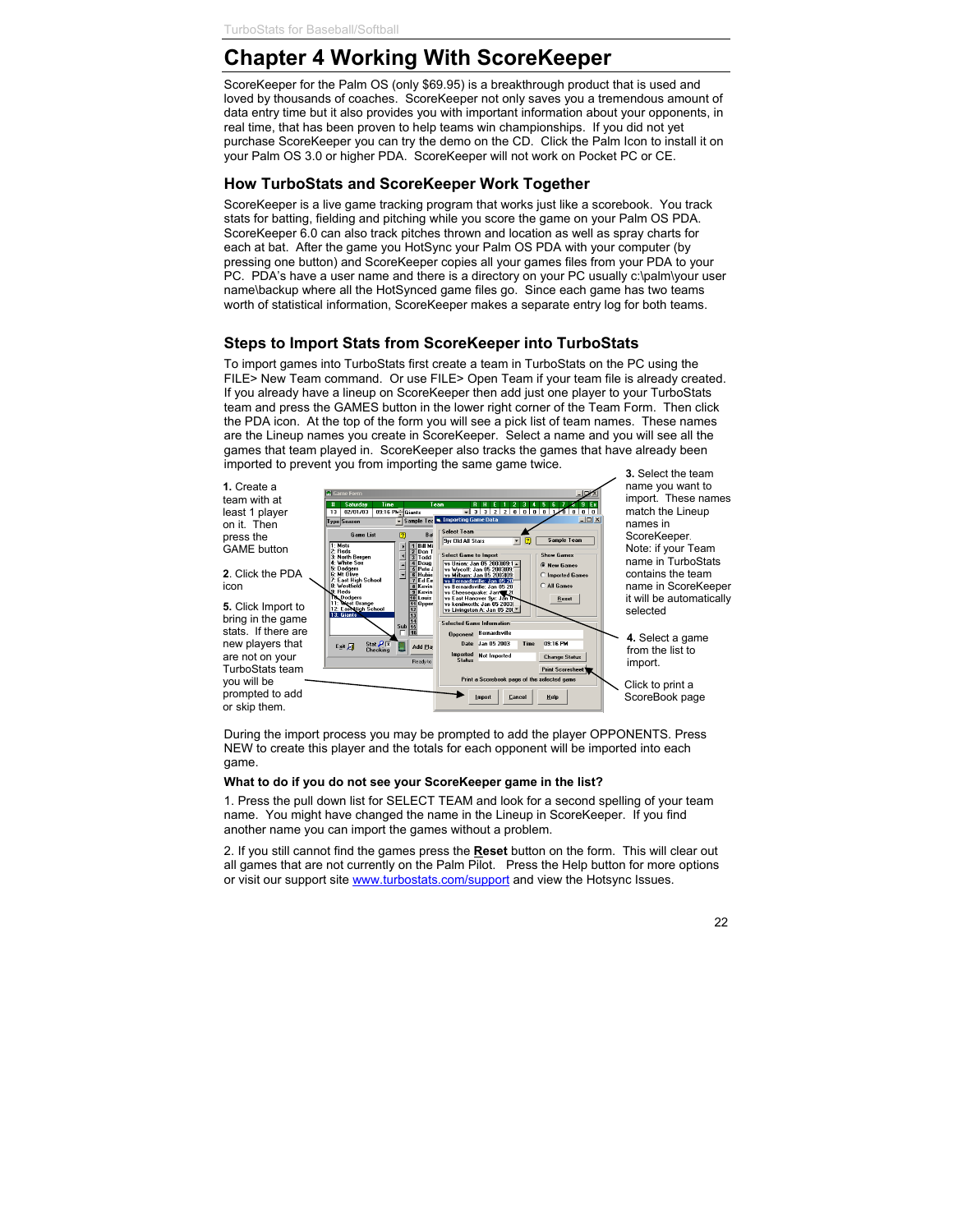# **Exporting Game/Lineups from TurboStats to ScoreKeeper**

Most users find it more efficient to first create your Team Roster in TurboStats. Enter all your players names, numbers, batting and throwing information first. Then click on the LINEUP tab at the bottom of the TurboStats team form. Use the TurboStats lineup creator to drag your players onto the field and set a batting order. Then press the Palm PDA icon in this form to bring up the export game screen.



You will be prompted to choose who is the Home/Visitor team. This decision can be swapped in ScoreKeeper later if it will be determined by a coin flip. In ScoreKeeper view the Lineup for either team and press the palm MENU button or click on the word Lineup

You will also be prompted for a GAME file name. This is a very important step**. If you create a game file name that is the same as another game you already scored, the old game will be lost** when you Hotsync. A good system is to name the game after the opponent and put a number at the end for the time you played them. For example REDS1, REDS2, REDS3. Etc. Do not use the \ or / character in the name if you are using a date. Enter dates as REDS7\_14\_03 or REDS71403.

#### **The ScoreKeeper Manual**

For more information on how to use ScoreKeeper insert your CD and choose View Documentation. Then choose the ScoreKeeper Manual. **Happy Scoring** …